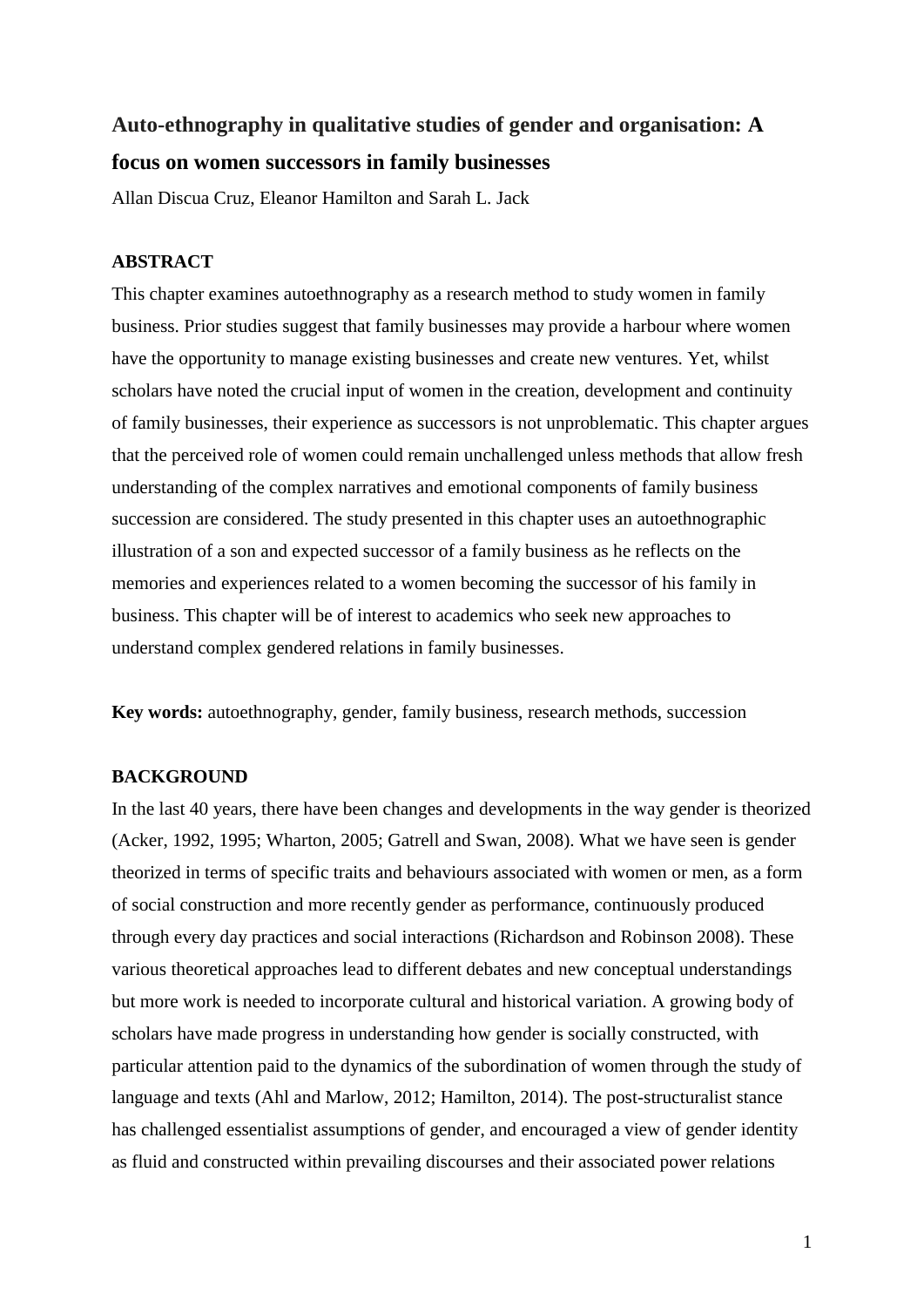(Hamilton, 2013a; Stead, 2017). Grounding research in feminist theory has revealed how gendered normative practices are produced and reproduced and has encouraged new methodological approaches (see for example, Stead and Hamilton, 2018).

A drawback in the field of family business is the absence of methodological approaches that connect personal experience with a nuanced understanding of underlying, and relevant, processes (Howorth, Rose, Hamilton & Westhead, 2010; Hamilton, Discua Cruz & Jack, 2017). This is also the case for the study of gender, where the need for more critical methodologies and greater reflexivity in research design and practice is recognized (Stead and Hamilton, 2018; Díaz García and Welter, 2013; Henry et al., 2016). Stead and Hamilton (2018) argue for empirical studies in gender to consider drawing more widely on accounts of people's experiences in the micro-practice of the everyday, and to adopt a broad critical intent. In doing so, they argue, researchers must explore techniques that challenge dominant theoretical understandings by unearthing critical gender issues.

This chapter focuses on autoethnography (Adams et al., 2014; Holman Jones et al., 2013) as a research method to study women in family business. Such an undertaking is important, as most businesses around the world are family businesses (IFERA, 2003; Melin et al., 2014). Prior studies suggest that family businesses are often an incubator for new entrepreneurs (Craig and Moores, 2006), and may provide a safe harbour where women have the opportunity to manage existing businesses and create new ventures (Dumas, 1998). Yet, whilst scholars have noted the crucial input of women in the creation and development of family businesses (Alsos et al., 2014), their engagement is not unproblematic (Hamilton, 2006, 2013b). Women in family business are rarely considered as serious contenders to take the helm of established family firms (Dumas, 1998; Martinez Jimenez, 2009). Recent studies argue that the expected role of women in family businesses, believed to be co-constructed over time, could remain unchallenged unless unrestricted insider access is granted (Discua Cruz, Hamilton and Jack, 2019).

There are calls to conduct further qualitative studies in organizations from the perspective of those studied (Pratt, 2009: 856), aiming to provide nuanced explanations of what is going on (Howorth et al., 2005). Such calls are appropriate for the study of gender, as earlier studies point to the centrality of the boundary between family and work in organization for understanding gender relations (Acker, 1998) and the need for a nuanced in-depth

2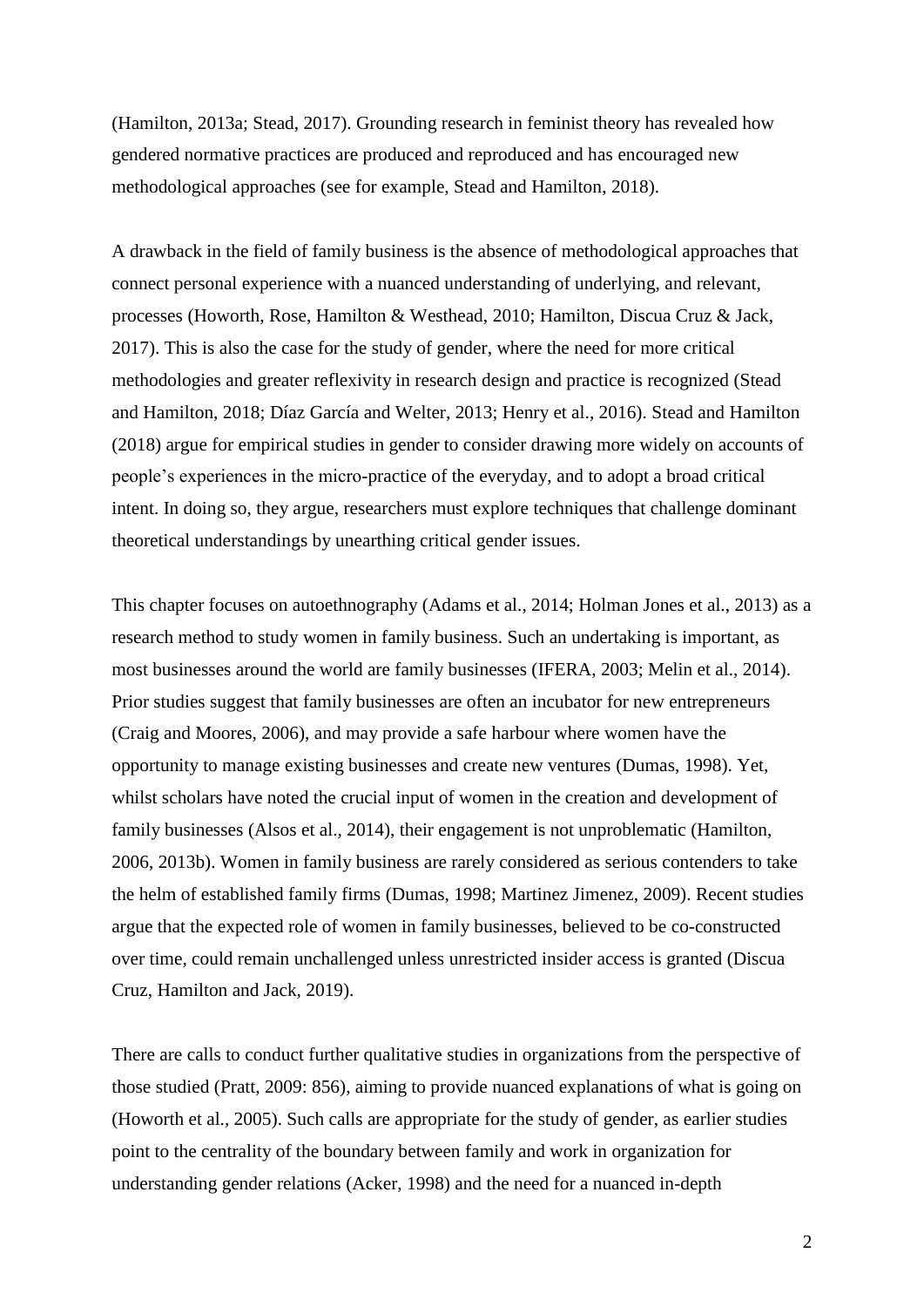understanding of gender dynamics in the family business (Fletcher et al., 2016). The aim of this chapter is to examine autoethnography, which broadly relates to a qualitative approach that helps describe and systematically analyze (graphy) personal experience (auto) in order to understand cultural experience (ethno) (Adams et al., 2014; Chang, 2016; Holman Jones et al., 2013), as a practical methodology to study gender in family businesses. Therefore, this study focuses on the following question: is autoethnography a viable methodology that can help answer underexplored questions about gender relations in the succession process of family businesses?

In the context of family businesses, we argue that autoethnography allows the generation of "theoretically relevant descriptions of a group to which one belongs based on a structured analysis of one's experiences and the experiences of others from one's group" (Karra and Phillips, 2008: 7). Badley (2015) calls it a form of adventurous writing arguing that autoethnographic studies are intended to be truthful and detailed accounts of their authors' embodied experiences. To support our argument and address our overarching question, we engage in an autoethnographic approach to understand how, why and when might women be considered as successors in the management of existing family businesses. To our knowledge, there are no autoethnographies in family business research that deal with the study of gender and succession.

We focus on the context of a family business in Latin America. More specifically, to generate rich data for analysis, a family business was deliberately chosen (Miles et al., 2013) where we could reflect on the family gender dynamic where one of them was an "insider". We also reflect on the implication of a male "insider" in the context of a study focusing on women in the succession process. Insider research is a category of autoethnographic practice where practitioners are academic researchers and use their insider position as a methodological and interpretive tool (Butz and Besio, 2009). By being an "insider" the first author had access, knowledge, and freedom of movement which allowed particular access and insight not available to "outsiders" (Karra and Phillips, 2008). Data was gathered through memory, for example, memories of events, conversations, meetings, emotions, as well as other sources such as field notes and interviews (Holman Jones et al., 2013). The first author, supported by his co-authors (Guyotte and Sochacka, 2016), followed the suggestions of Ellis et al. (2011), to write retrospectively and selectively about reflections on personal experience made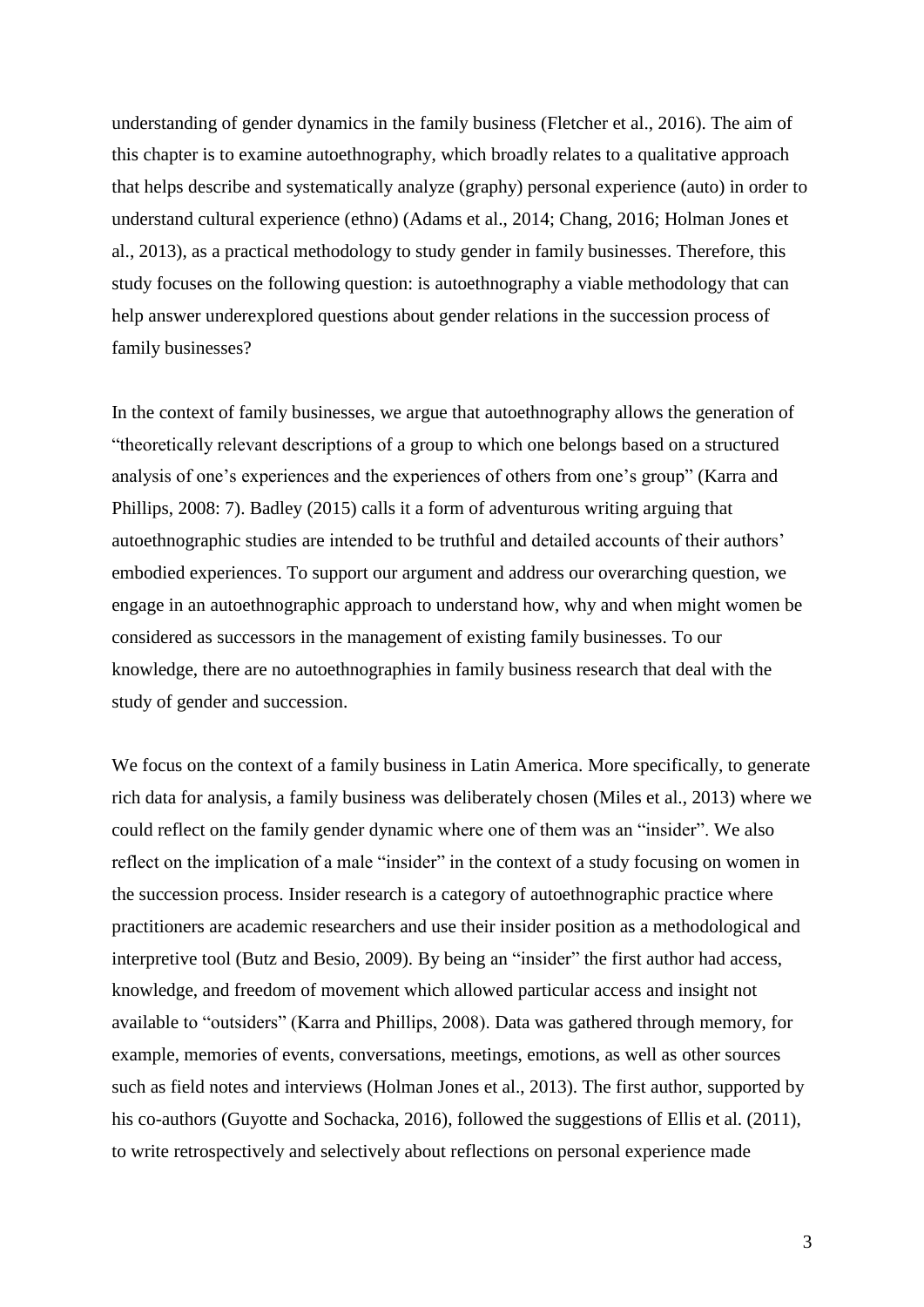possible by being part of a family in business. This material is presented as a vignette (see Table 1).

In this chapter, our interest lies with women in family business and processes of succession. It is helpful in this study to consider the concept of gender identity, performed and interpreted at the individual level, alongside the broader concept of gender relations. Gender relations provide the structural arrangements that shape the material conditions of what it means to be men or women in a particular society (Fletcher and Ely, 2003). Gender relations underpin understandings and assumptions of what is acceptable and what is possible. Gender relations intersect with other social relations such as race, ethnicity and class and may be culturespecific and bound up with complex disparities in terms of power relations. In family business, a distinct feature of gender relations is the discourse and practice of primogeniture, i.e. the assumption of the right of the eldest son to inherit. This study throws light on the 'stubborn and enduring assumption' of primogeniture, a strategy and practice that has been called one of the foundations of patriarchy (Hamilton, 2013b: 92).

The chapter contributes to knowledge by arguing the relevance of authoethnography as a methodological tool in the study of gender in family business. We argue that developing an understanding of gender dynamics in family business research might benefit from the features of autoethnography (Knijnik, 2015; Adams et al., 2014). Karra and Phillips (2008) highlight ease of access, reduced resource requirements, increased ability to establish trust and rapport, and reduced problems with translation as strengths of the approach. Conversely, difficulty maintaining critical distance, ongoing role conflict, and the limits of serendipity are acknowledged as difficulties of conducting autoethnographic research. Our chapter highlights that whilst existing family business autoethnographies offer a good start to appreciate the value of the approach, the challenge remains for autoethnographies to be developed by those who experience phenomenon in family businesses firsthand in a co-collaborative effort. Our chapter argues that autoethnography is beneficial for the study of gender in family business reflecting on our own experiences as gender beings can be a powerful form of developing and sharing knowledge.

The remainder of this chapter continues as follows: first, a brief review of autoethnography is offered followed by a discussion of its relevance around the study of gender in family businesses. Thereafter, an autoethnographic vignette is used to illustrate autoethnography as a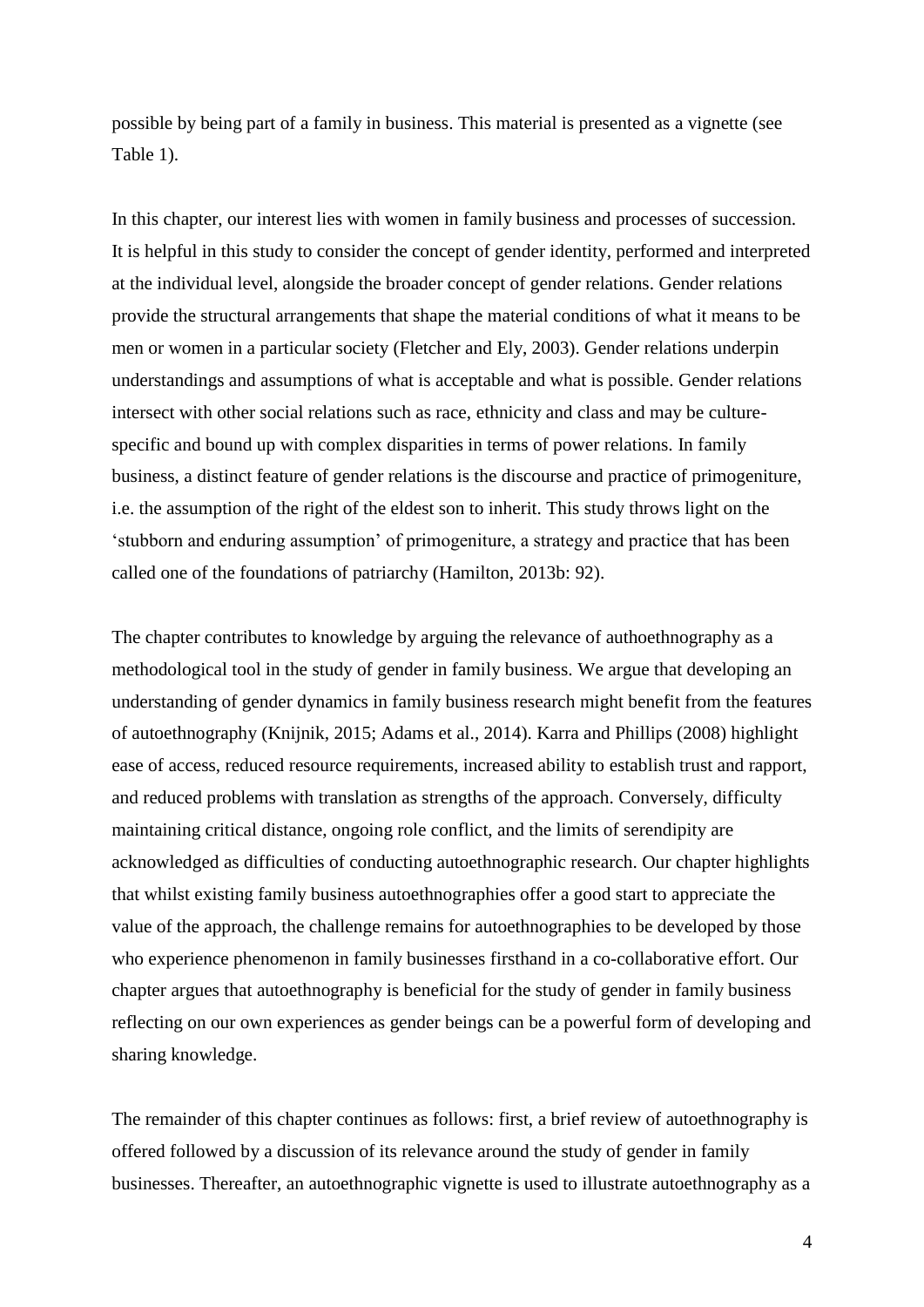method to examine challenges in the continuity of a family business. We then provide a discussion of the challenges and opportunities of this methodology and offer avenues for further research.

## **AUTOETHNOGRAPHY**

## *Definitions, origins and relevance*

In recent years, autoethnography has become a significant and legitimate method in many disciplines and research contexts (Holman Jones et al., 2013). The term was first used to describe a method of ethnographically studying a group of which the researcher was a part of. Nowadays, while it encompasses a multitude of approaches and writing forms, researchers agree that autoethnography gravitates around the use of personal experience to examine and/or critique cultural experience (Adams et al., 2014: 22). Autoethnography allows researchers to produce "meaningful, accessible, and evocative research grounded in personal experience…" (Ellis et al. 2011: 2). It is a research method that relies on lived experiences connected to the broader social and cultural context, and thus can contribute to knowledge by theorising experiences so that they become embedded in theory and practice (McIlveen, 2008).

As a qualitative method, autoethnography offers specific knowledge about particular lives, experiences, and relationships rather than general information about large groups of people (Adams et al., 2014: 22). The intentional use of personal experience allows the creation of nuanced, complex, and comprehensive accounts of cultural norms, experiences, and practices (Adams et al., 2014: 39). Autoethnographic studies facilitate an understanding, and often a critique, of cultural life by encouraging readers to think about taken-for-granted norms, experiences, and practices in unique, complicated, and challenging ways.

Qualitative researchers are searching for more transparent, reflexive, and creative ways to conduct research (Adams et al., 2014). A movement towards personalized research called for greater emphasis on the ways in which researchers interacted with the culture being researched (Holt, 2003). Thus, rather than deny or separate the researcher from the research and the personal from the relational, cultural, and political, qualitative researchers embrace methods that allow them to explore and understand personal experiences and their relationship with context. Those interested in research that explains how the 'self' interacts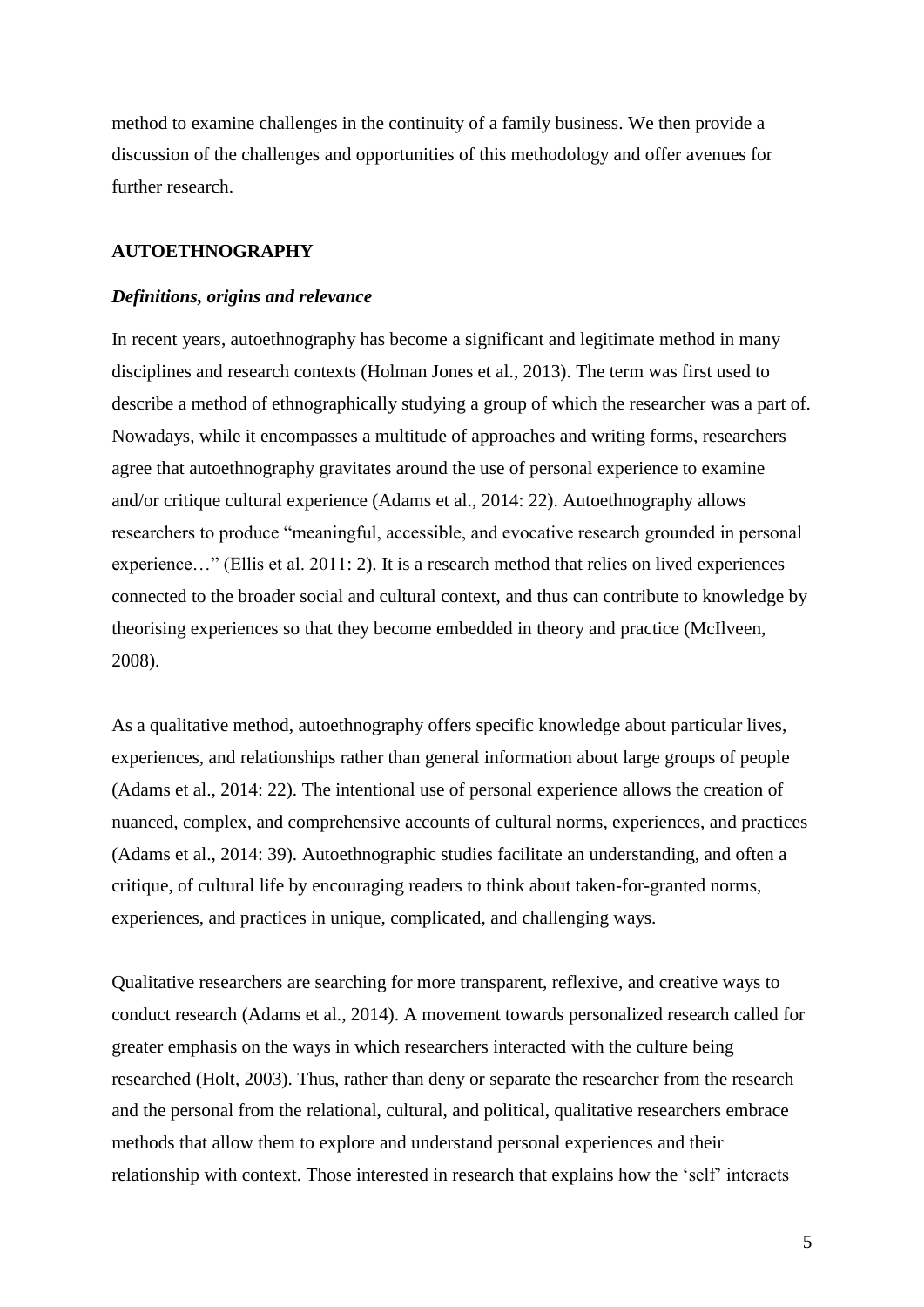with 'culture' using their own experience to reflect on self-other interactions and the extant cultural meaning would be drawn to writing autoethnograpic texts (Holt, 2003). Autoethnographic texts are usually written in the first person and showcase dialogues, emotions, and self-consciousness as relational stories affected by history, social structure, and culture (Ellis et al., 2011).

Accordingly, Adams et al., (2014: 1-2) advocate autoethnography for several reasons, First, it uses a researcher's personal experience to describe and critique cultural beliefs, practices, and experiences. Second, it acknowledges and values a researcher's relationships with others. Third, it uses deep and careful self-reflection - typically referred to as "reflexivity" - to name and interrogate the intersections between self and the social context. Fourth, it shows people in the process of figuring out what to do, how to live, and the meaning of their struggles. Finally, it balances intellectual and methodological rigor, emotion, and creativity.

Ellis et al., (2011) highlight that the underlying features of autoethnography lie in its combination of ethnography and autobiography and its methodological and theoretical rigor that illuminates aspects of a cultural experience and makes both (culture and experiences) familiar to others. Autoethnography may appear comparable to ethnography first in terms of following a similar ethnographic research process by systematically collecting analyzing and interpreting data, and second in attempting to achieve cultural understanding through analysis and interpretation (Chang, 2016: 47).Yet, autoethnography differs from ethnographic inquiries in that autoethnographers use their personal experiences as primary data. Chang (2016) argues that the richness of autobiographical narratives and autobiographical insights is valued and intentionally integrated into the research process unlike conventional ethnography. Autoethnography celebrates individual stories framed in the context of the bigger story, a story of the society, to make autoethnography ethnographic. In doing so, it focuses on human connections and emphasizes the importance of personal stories (Doty, 2010).

Autoethnographies also rely on autobiographical features in its written representation. The ethnographic process can provide an essential way of studying culture, including organizational culture (Fletcher, 2002). Chang (2016: 47) argues that like ethnography, autoethnography pursues the ultimate goal of cultural understanding underlying autobiographical experiences. To achieve this ethnographic intent, autoethnographers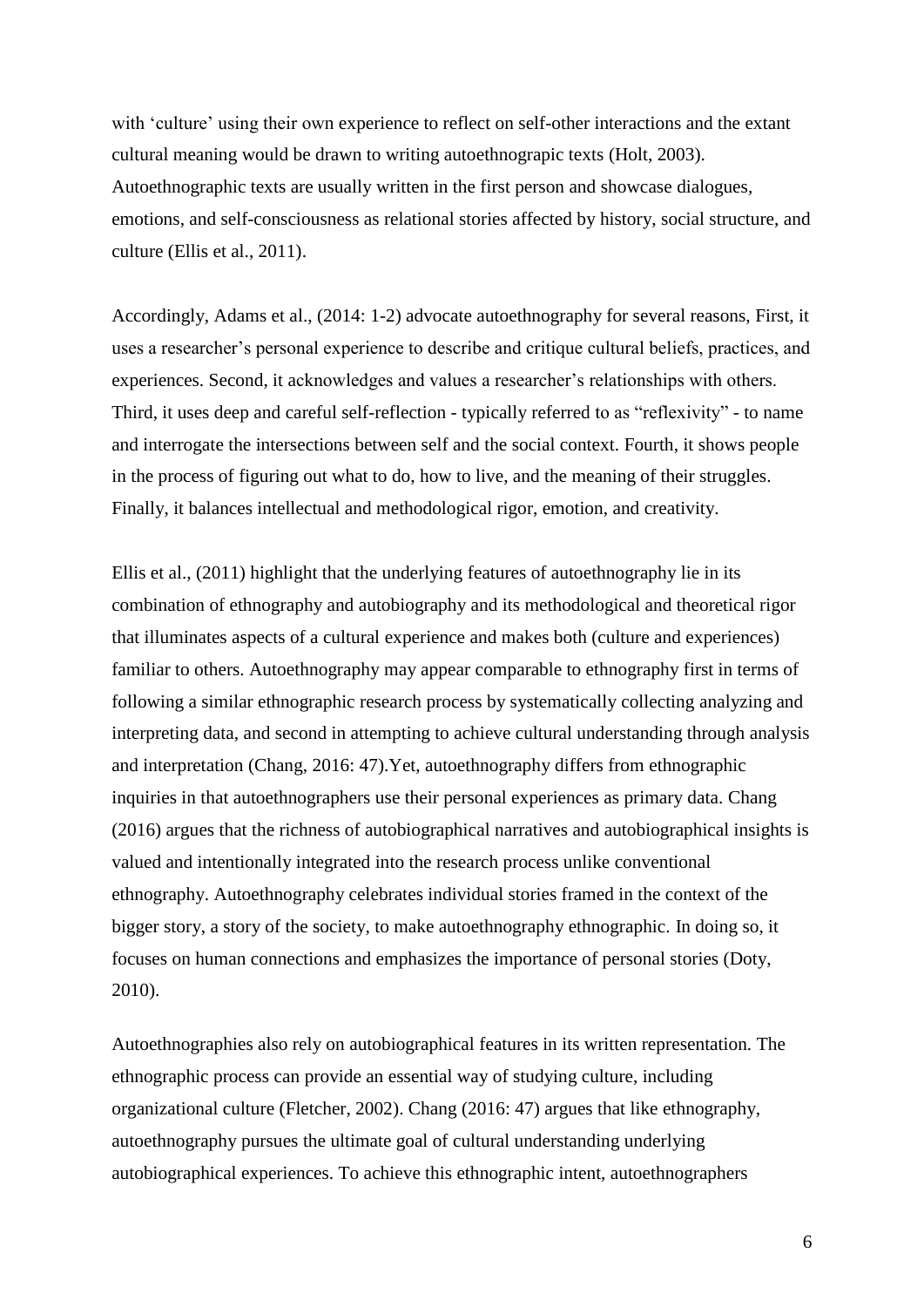experience the usual ethnographic research process of data collection, data analysis/interpretation, and report writing. They collect field data by means of participation, observation, interview, and document review; verify data by triangulating sources and contents from multiple origins; analyze and interpret data to decipher the cultural meanings of events, behaviors, and thoughts; and write ethnography. Yet the purpose of autoethnography is not only to write and reflect on personal stories, but to expand the understanding of social realities through the lens of a researcher's personal experiences (Chang, 2013: 108).

### *Autoethnography and gender studies*

There are a growing number of autoethnographic studies that have focused on gendered issues. For example, McClellan (2012) describes how her gendered identity as a leader was formed when reflecting on experiences of black men. Her study highlights that identity can be reflected upon when exploring experiences of the opposite gender. McParland (2013) relies on autoethnography to make visible the overlooked experiences of women in sports, highlighting that issues dealing with power structures and conventional theories in male dominated circles can be problematized through reflection. Sobre-Denton (2012) considers her experiences as a white woman in terms of workplace bullying, highlighting contexts where business ownership and power positions were held by men. These studies highlight the usefulness of autoethnography in gender studies in organizations and show how it provides an opportunity to critique and engage whileexploring differences in the study of gender (Boylorn, 2014). Yet, whilst autoethnography has been used in the study of gender, there is much work to be done to develop methodologies and theoretical approaches to understand the relevance of gender in the study of family businesses.

Autoethnography is a reflexive means by which a researcher-practitioner can consciously embed himself or herself in theory and practice, and by way of an intimate autobiographic account, based on personal lived experiences, explicate a phenomenon under investigation or intervention (McIlveen, 2008; Adams et al., 2014; Holman Jones et al., 2013; Chang, 2016). Autoethnographers are expected to treat their autobiographical data with critical, analytical, and interpretive eyes to notice cultural suggestions of what is remembered, observed, and told. Thus, the researcher/participant is vital to the story, serves as the primary data source, and provides a provocative account of experiences (Holt, 2003).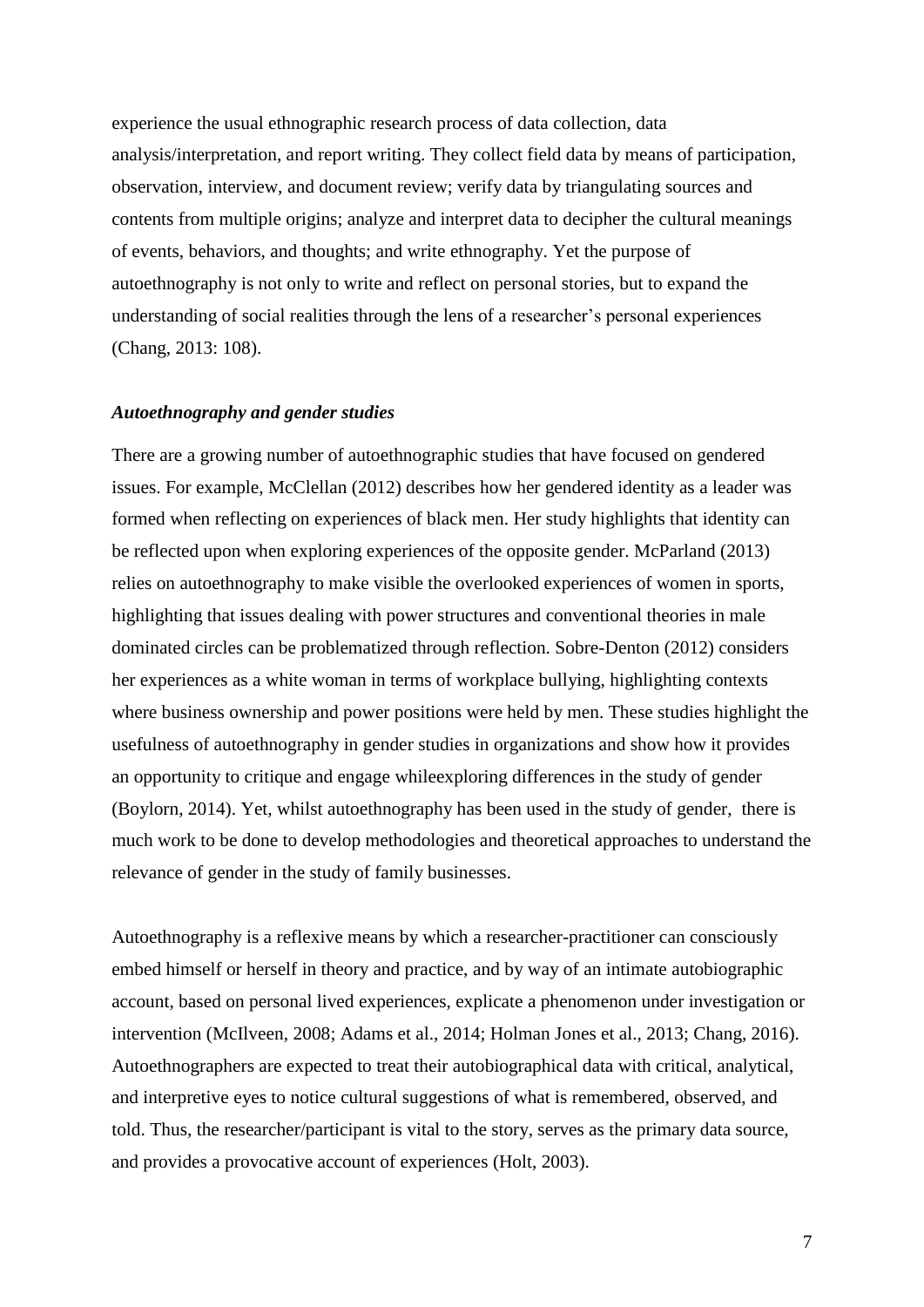The origins and increasing relevance of autoethnography relate to a crisis of 'representation' and 'legitimation' (Adams et al., 2014; Holt, 2003), concepts which have significance in terms of gender studies. The crisis of representation refers to the writing practices, i.e. how researchers write and represent the social world (Holt, 2003), and related to researchers recognizing the limits of knowledge claims made about the contexts, subjects, and findings of their research. Such an approach considers the limits of what can be discovered, understood, and explained about identities, lives, beliefs, feelings, relationships, and behaviors through the use of empirical or experimental methods (Adams et al., 2014). Unlike scientific design, the nuance and complexity of gendered identities and gendered relations do not translate easily to experiments, surveys, or a structured list of interview questions. Chang (2016: 18) argues that autoethnography emerged as a response to claims that qualitative research (or any research) cannot maintain a distanced, objective, self-serving stance. As autoethnography focuses on a "self-narrative that critiques the situatedness of self with others in social contexts" (Spry, 2001: 707), researchers cannot avoid accounting for their own gendered identities, experiences, relationships, intentions, and formative assumptions in their approach to research and the reporting of their "findings".

Autoethnography calls scholars to acknowledge their potentially contradictory positioning as researchers studying subjects of the opposite gender (e.g. women studying men and viceversa) (Besio and Butz, 2004; McClellan, 2012). In this chapter the "insider" and main autoethnographer is a son and expected successor. In the succession process of a family firm, there is a strong family and social expectation for sons to succeed their fathers in business with women expected to support this process and the outcome (Gupta et al., 2008).

As previous studies suggest, the relevance of autoethnography for gender studies is that it allows the exploration of a personal gendered position as a family business member and researcher and the challenges of succession in academic inquiry (Metz, 2011). As family relationships are so intertwined and knowledge is deeply connected to the cultural context (Howorth et al., 2010), a man, son and successor could reflect on the experiences that connect the narrative of family in business over time (Hamilton et al., 2017). Autoethnographies position researchers as a privileged other, interlocutors and often as advocates (Barrett, 2019). A man can reflect on experiences with family members and about family members in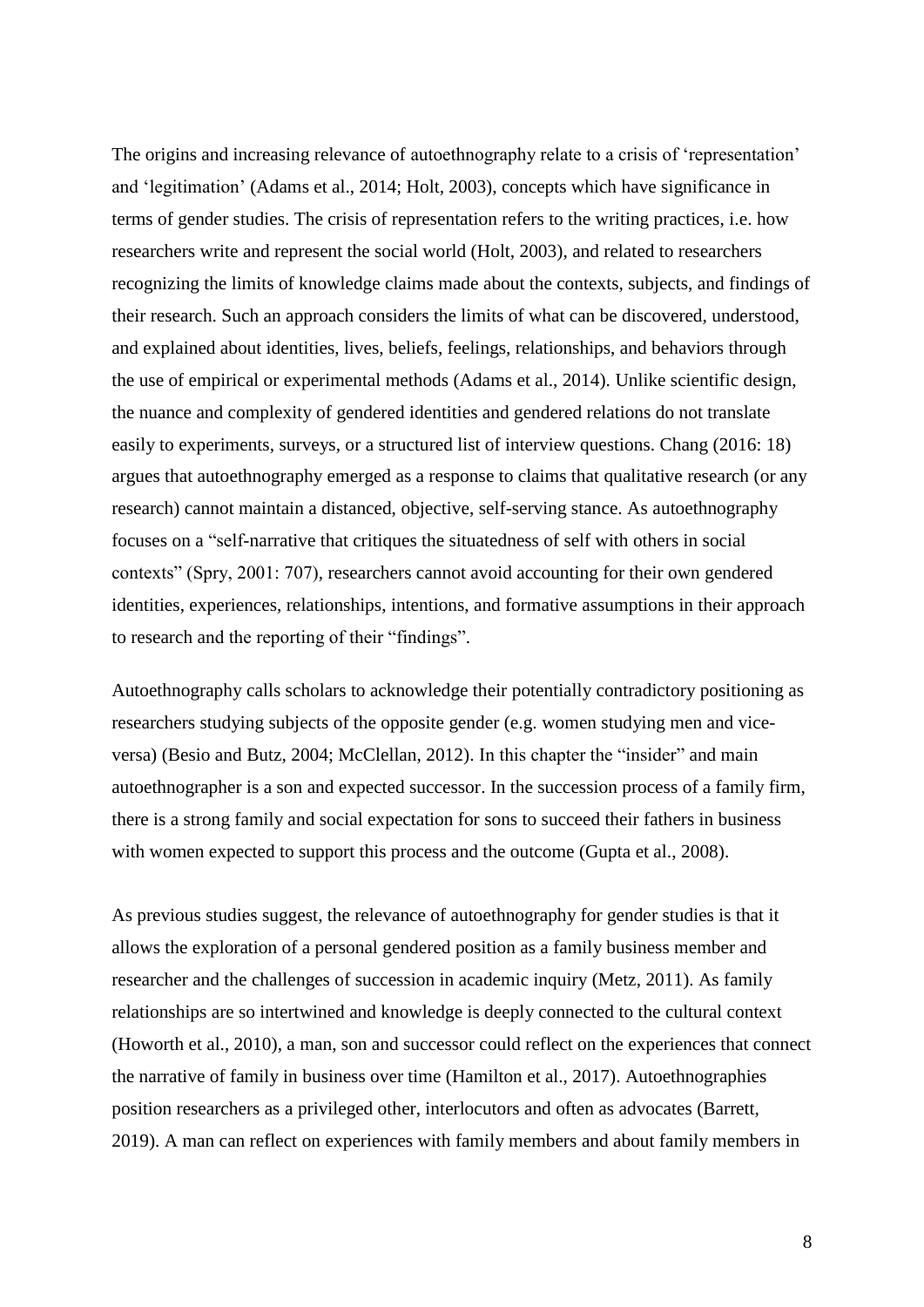business, as they become the focal point for examining rigid notions of gender (McClellan, 2012).

#### *Autoethnography as a method for family business research*

Autoethnography provides a method for exploring and understanding personal experiences in relation to the experiences of others (Adams et al., 2017). Chang (2016: 52) suggests that methodologically speaking, autoethnography is family-business researcher friendly. It can allow family business researchers' easy access to the primary data source from the beginning as the source is the researchers themselves. In autoethnography, "proximity, not objectivity, becomes an epistemological point of departure and return "and thus autoethnographers are privileged with a holistic and intimate perspective on their "familiar data" (Adams et al., 2014: 23). This initial familiarity gives autoethnographers an edge over other researchers in data collection and in-depth data interpretation. Adams et al., (2014) advocate that underlying reasons for family business researchers to engage in autoethnography may relate to their desire to: critique, make contributions to, and/or extend existing research and theory; disrupt taboos, break silences, and reclaim lost and disregarded voices and finally, make research accessible to multiple audiences.

#### *Examples of applying the method*

Current applications of autoethnography in family business research have focused on the processes of entrepreneurship, business identity and succession. Yarborough and Lowe (2007) explored the benefits of autobiographical awareness and managerial development in a family business. By revisiting personal experiences these scholars reflected on dilemmas experienced when considering whether or not to succeed the incumbent generation in a family firm. Meek (2010), relying on an autoethnographic approach, uncovered some of the complexity that arises when business creation and continuity is influenced by the involvement of family members. The active part supporting families play in entrepreneurial ventures was described and theorised. In such studies, autoethnographies allowed the exploration of what happens to family business members, how sensibilities around business decisions circulate and become collective (Stewart, 2013: 661).

More recently, Kuehne (2012) presented personal experiences when selling a family farm. In his study Kuehne reflects on the cultural influences from family farming that influence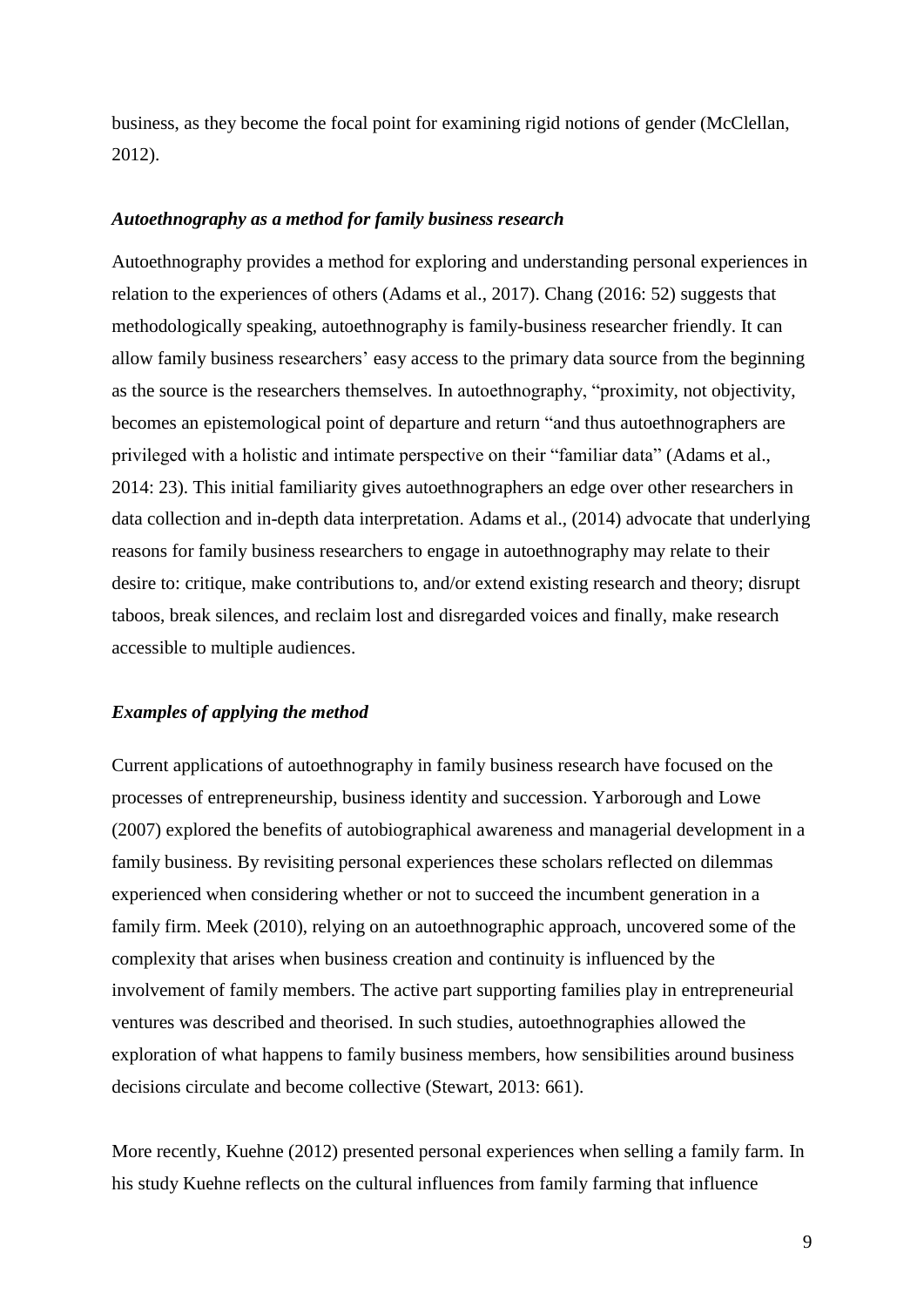continuity and the thoughts and feelings associated with a decision to sell the family business and exit the industry. Emotions experienced are explored and placed in a theoretical context that makes them more accessible to others. The examination of the experiences leading to the decision to sell the family firm also contributes to the limited literature on farmers and retirement. Kuehne's study suggests that autoethnography has the potential to create knowledge through "relational – familial – connections, focusing on local action and attending to personal experience" (Mingé, 2013: 427). Stewart (2013: 661) identifies that autoethnographies allow the describing of a world "disturbed by the singularities of events" inherent to family businesses in ways that can be generative or disruptive (e.g. succession). More importantly, previous studies highlight that autoethnography is a methodology that acknowledges "contingency, finitude, embeddedness in storied beings, encounters with otherness, an appraisal of ethical and moral commitments, and a desire to keep conversations going" (Bochner, 2013: 53).

In family business gender relations and gender dynamics in the everyday influence long-term decisions within a family business (Hamilton, 2013b). An autoethnography will call upon family and history (Giorgio, 2013). Because autoethnography acknowledges how and why identities matter and interrogates experiences tied to cultural differences (Adams et al., 2014), it can enhance understanding the link between the individual and an organization or a group (e.g. family business) effectively due to the intensely reflexive nature involved (Boyle and Parry, 2007). Family business autoethnographers can turn to narrative and storytelling to give meaning to identities, relationships, and experiences, and to create relationships between past and present, researchers and participants, writers and readers, tellers and audiences in the context of a family in business. Using narrative and storytelling to research and represent experience, family business autoethnographers may also attend to how narratives and stories are constructed (Hamilton et al., 2017; Adams et al., 2014). Moving forward, autoethnographers may explore diverse questions related to gender (Discua Cruz, Hamilton and Jack, 2019) and underlying processes in family businesses, such as succession (Howorth et al., 2010), using their own experience to reflect on self and other interactions and the wider cultural meaning.

#### *How to apply the method*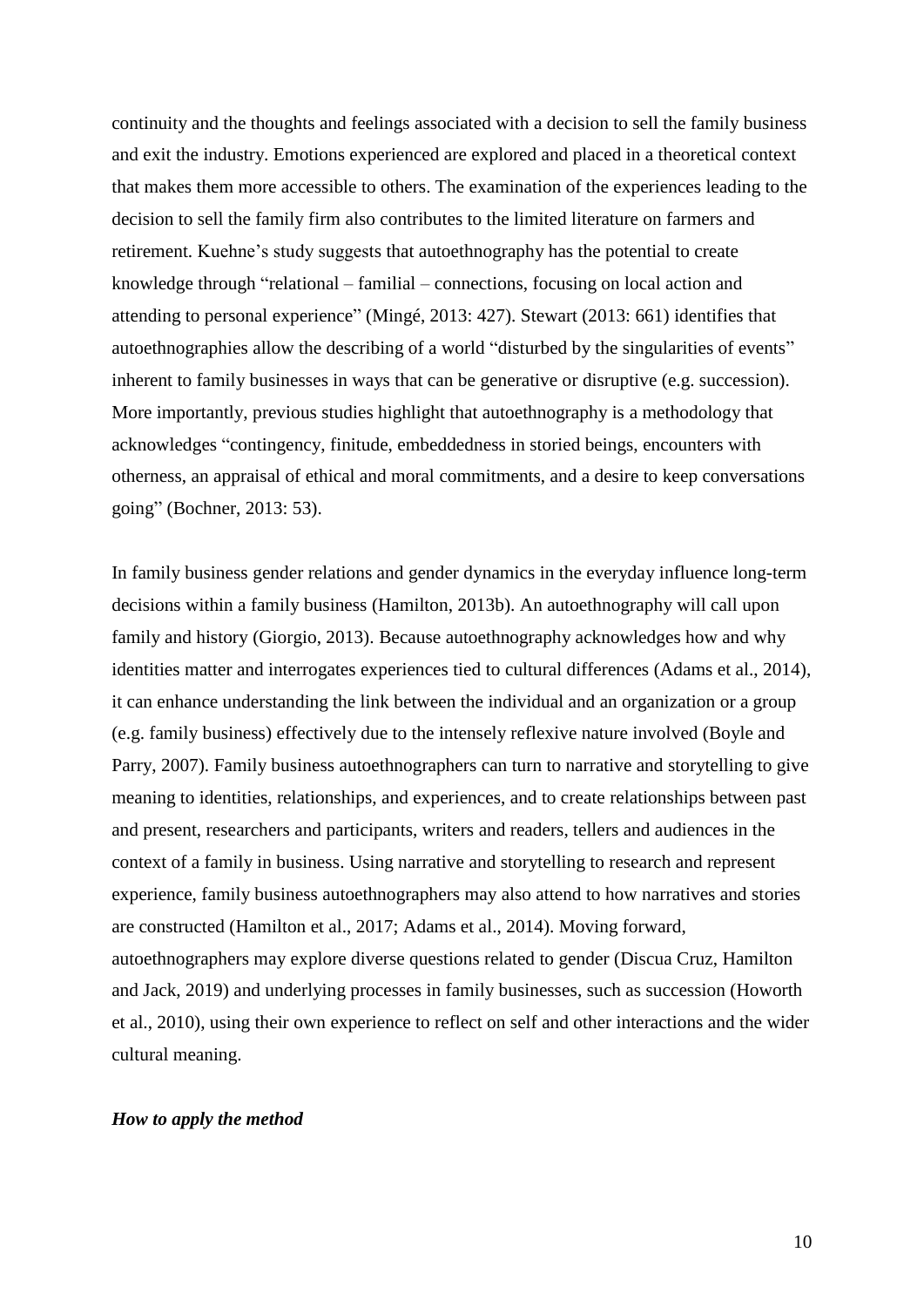Similar to other qualitative methodologies, autoethnography is guided by a specific intention and approaches to data collection, analysis, and representation (Butz & Besio, 2009). Chang (2016: 122) suggests that activities often take place concurrently or inform each other in a cyclical process. For a family business and gender autoethnographer this may occur as follows, as was experienced by the first author.

First, family business and gender researchers can begin with a purpose or specific area of inquiry involving a level of critical reflexivity (Cooper et al., 2017). Such purpose or area of inquiry may relate to personal experience and/or professional interests in the family business. This approach will demand knowledge and critical reflection on roles occupied (e.g. during a succession process), cultural influences (e.g. social expectations) and how reality is constructed (Spry, 2001). For instance, such initial steps allowed the first author to identify cultural signifiers such as race, gender, and socioeconomic status within a context, which can influence a researcher's identity, informing feelings, emotions, and actions (Holt, 2003).

Second, authoethnographic data collection will demand family business and gender researchers to provide a personalized account or narrative of the experience. Autoethnographies can benefit from several types of data such as fieldnotes, personal documents and artifacts as well as interviews (including memories and narratives) (Anderson and Glass-Coffin, 2013: 65). Of all these data types, Giorgio (2013: 409) advocates that personal memories are the foundations of autoethnography. Memory represents the act or instance of remembering or recalling; the mental faculty for retaining and recalling a past event; something remembered. In autoethnography, memory becomes the primary data to be collected. Memories open a door to the richness of the past and the past gives context to the present. Giorgio (2013) argues that memory is triggered and stored in various forms: stories, secrets, artifacts, transcripts, observations, journals, conversations. The first author had recorded over time in different items that allow memories of events, discussions and emotional meetings with different members of the family in business (father, mother, grandmother) which could be interpreted and evaluated.

Family business and gender researchers can then use memory to delve into the social (and gender) dynamics of a family in business. Journaling, photography, blogs, drawings, letters, conversations, documents, artifacts, and interviews with others can serve as a way of recalling and describing experiences (Clandinin and Connelly, 2000). Through memory, the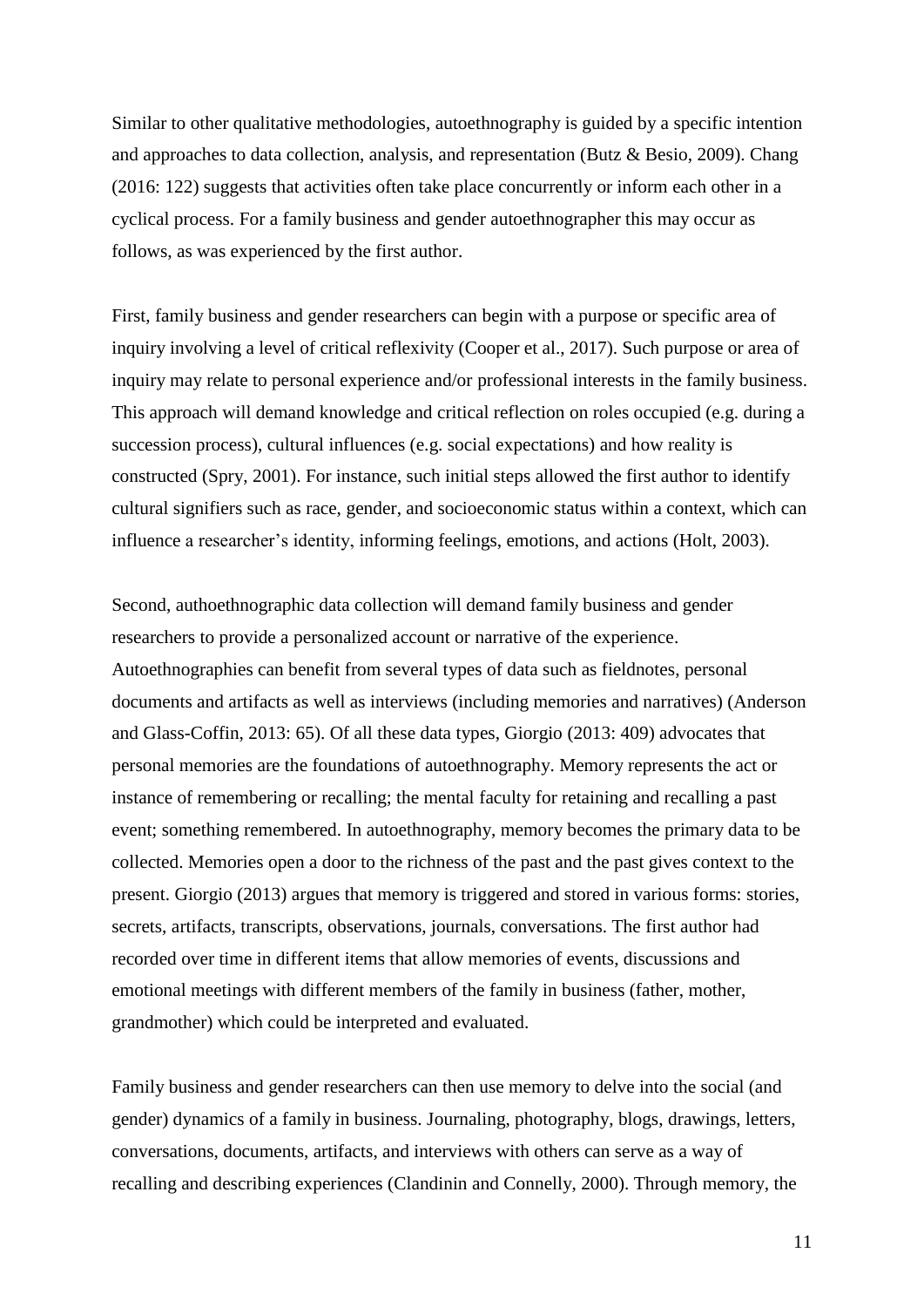first author was able to recall and interpret family stories and secrets and reflect on the use of artifacts that created a connection between him and his father (e.g. stories about ancestors) or the building of memorials (e.g. stone inscriptions on the family farm for our grandparents), revealing meanings within the social world of his family in business. Memory can also help researchers relive tragedies and traumas in a family in business and understand why persons or events deserve to be "remembered and memorialized" (Giorgio, 2013: 411). The meaning in recalled shared stories is a core part of who family business members are in this world, how they became who they are – their identity, including their gender identity. Identity – a collage of meanings – can come through the sharing of stories. At this stage, data collection and interpretation may occur simultaneously. For example, Chang (2016) argues, when autoethnographers recall past experiences, they do not randomly harvest them. Rather, they select some and discard others according to already-set criteria. The lead author engaged in an analytical and interpretive activity of evaluating memories related to the decisions that had to be made after his father was diagnosed with a terminal disease. Memories and letters that ensued about family, a network of businesses and the role of his mother in leading the family in business (Rosa et al., 2014) helped the first author to examine the validity of the criteria set for analysis and revise these experiences accordingly.

Third, through analysis of the data the first author became immersed in the related events and emotions and created opportunities to relive details leading to a recursive process of meaning-making (Ellis et al., 2011), which is represented in the writing of the autoethnographic vignette. This often requires a great level of psychological and emotional participation which can later enlighten writing evocative texts to describe traumatic or emotionally-charged moments or events (Ellis and Bochner, 2000). At this stage, triangulation, theory application and [epistemology](https://www.sciencedirect.com/topics/social-sciences/epistemology) will relate to the broader cultural, political, and social context (Cooper et al., 2017). The constant analysis and interpretation of data allowed understanding the meaning of their experiences. The first author searched for markers in a large amount of data that could explain how his life experiences are culturally, not just personally, meaningful and how such experiences can be compared with others' in society. In this process, the first author was able to examine the details of his life as a member of family in business and relate it to the broader context. This process helped to connect fractured data to create an intelligible story and cultural explanation.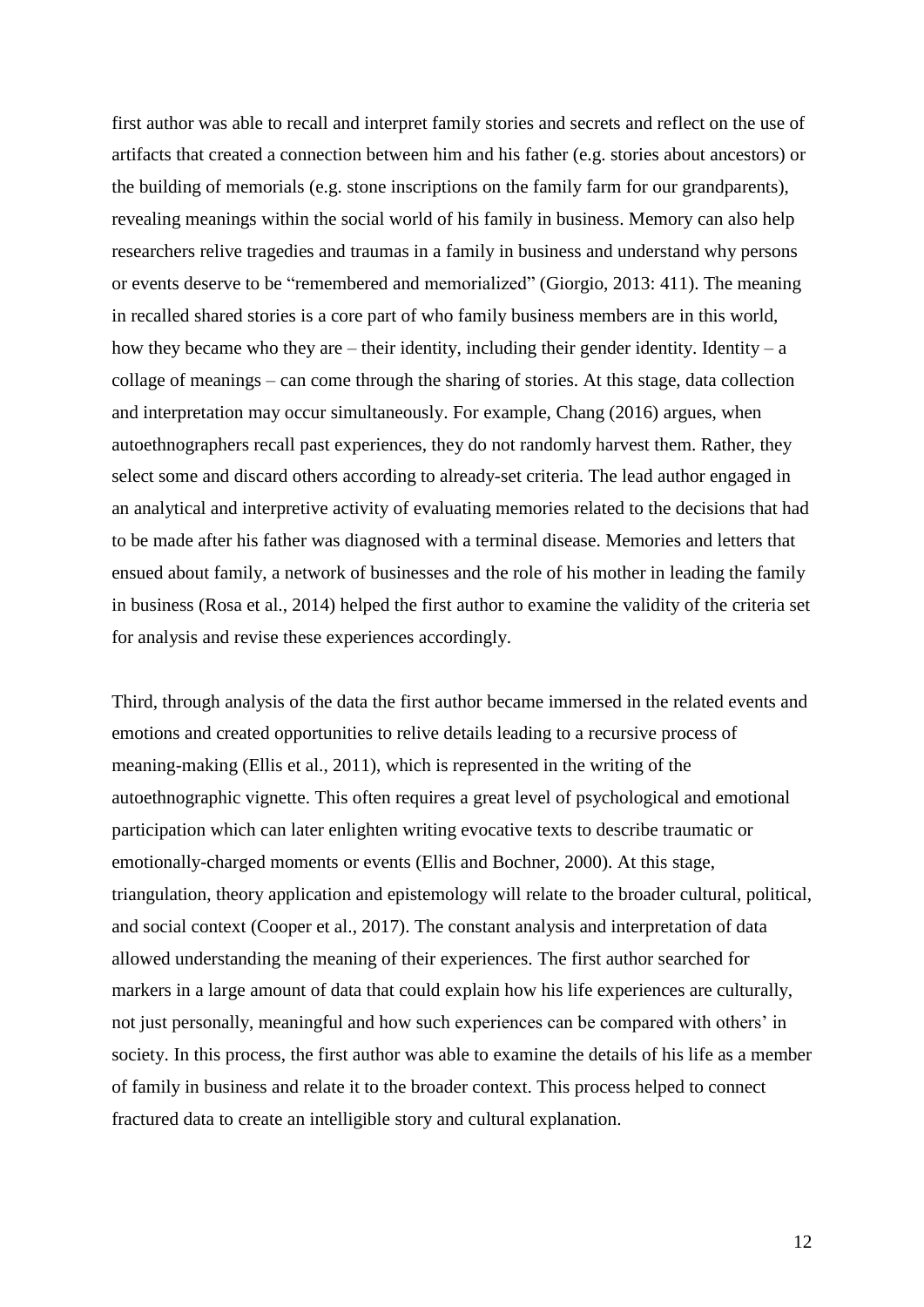Chang (2016) argues that autoethnographers will then come full circle while writing their texts; beginning from memory, creating meaning for others; and then enact remembering by memorializing stories not to be forgotten. The data is then represented through diverse writing styles that can incorporate a blend of real descriptions, impressionist images, analytical perspectives, and confessional narratives (Chang, 2008). In other words, autoethnographers can combine multiple 'voices' including theory, subjective experience, and even fictional aspects to increase the authentic quality of their accounts (Rambo, 2005). Chang (2016) argues that autoethnographic writing engages in a constructive interpretation process. The first author engaged with existing notions and theoretical perspectives and used them as investigative tools to produce meaning about lived experiences (Denzin and Lincoln, 2005). The first author experienced that autoethnographic writing does not merely tell stories that are rich in details, but actively seeks to interpret a story to make sense of how it is connected with others' stories. As a result, autoethnographic writings can allow researchers to interweave stories from the past with ongoing self-discovery in the present. Stories from the past are interpreted in the context of the present and the present is contextualized in the past. Autoethnographic writing becomes then a constructive interpretive process because the researcher is transformed during the self-analytical process (Chang, 2016).

Interestingly, analysis can also be engaged through collaborative authoethnography (Guyotte and Sochacka, 2016; Chang, 2016) where the expertise of an 'interdisciplinary team', as experienced by the research team in this chapter, can be pulled together, drawing on diverse areas of expertise. The analysis, as suggested by Chang (2016), can be undertaken by all researchers involved, or partially, where one member engages in collecting the data and writing the autoethnographic text while the others help analyse the data. A recent example can be found in the works of Fernando et al. (2019) where researchers produced vignettes from memory and then engaged in analysis collectively.

#### **Challenges and opportunities**

Autoethnographies have been criticized for being too focused on the self to produce research (Poulos, 2013: 476). Scholars point out that the highly personal, creative, and often unruly nature of autoethnography can be alarming for some scholars, raising questions about its [legitimacy](https://www.sciencedirect.com/topics/social-sciences/legitimacy) (Reed-Danahay, 1997).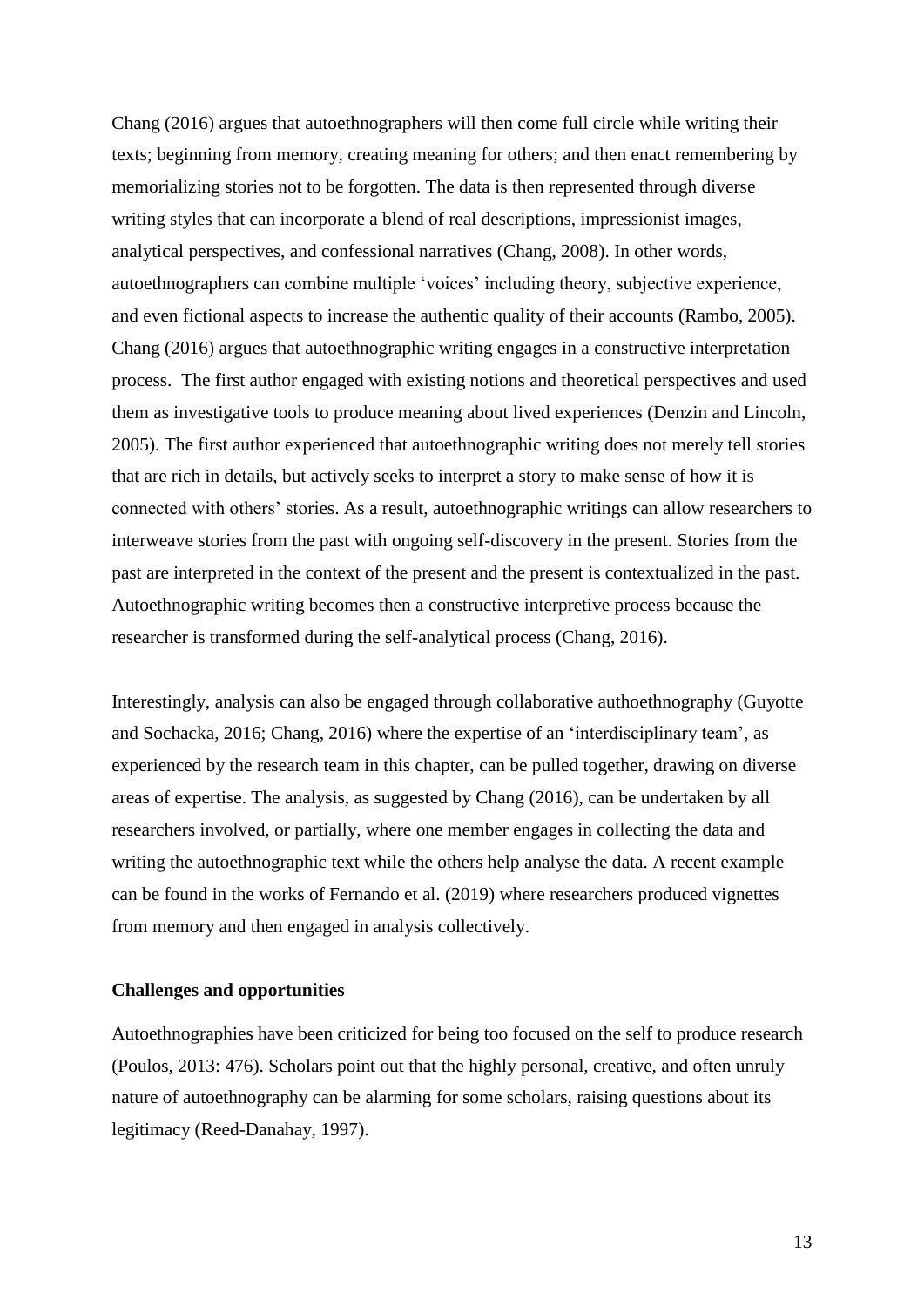Traditional criteria such as validity, reliability, and transferability are perceived as unsuitable to assess autoethnographies (Ellis et al., 2011). Validity for autoethnography is based on the work presented seeking "…verisimilitude; it evokes in readers a feeling that the experience described is lifelike, believable, and possible, a feeling that what has been represented could be true. The story is coherent. It connects readers to writers and provides continuity in their lives" (Ellis et al., 2011: 282). Reliability relates to the "reader's assessment of the researcher as a primary and reliable source" (Cooper et al., 2017: 46). In terms of transferability, the available nature of the material to its readers is an important component of autoethnographies. When transferability is attained, a reader associates the researcher/participant's experience with their own and considers parallels and disparities, thus converting the 'I' to 'we' (Spry, 2001).

More specifically, Mingé (2013: 429) suggests that challenges for the family business researcher in using this approach may relate, first to "messy, complex and multiple realities and knowledge" and second to "knowledge construction from a particular point of view within a particular context". Mingé proposes that being part of a family in business that is complex and complicated can reveal the messy and multiple intersections of knowledge and truth. Moreover, context relates to place, space and time, local detail, moment-to-moment interaction situated within the personal and the cultural. Knowledge is subjective, deeply connected to the family and in context. The challenge for family business researchers examining gender issues lies in how family business deals with stereotypes for both men and women in the succession process (Discua Cruz et al., 2019). Several studies have highlighted gender issues in family business such as marginality, the role of place, visibility, leadership, expectations, among others (Hamilton, 2006) and thus the challenge for researchers relates to reconciling public and private accounts of family firms (Cramton, 1993) by understanding underlying processes in the family firm through examining the experiences and emotions of those involved.

Advice on how to overcome potential pitfalls has been offered, for example avoiding excessive focus on self in isolation from others; avoiding exclusive reliance on personal memory as a data source and avoiding overemphasis on narration rather than analysis and cultural interpretation (Chang, 2016: 52). Researchers suggest several opportunities in applying autoethnography to the study of gender in family business research. First, autoethnography provides insight into social experiences that we cannot observe directly,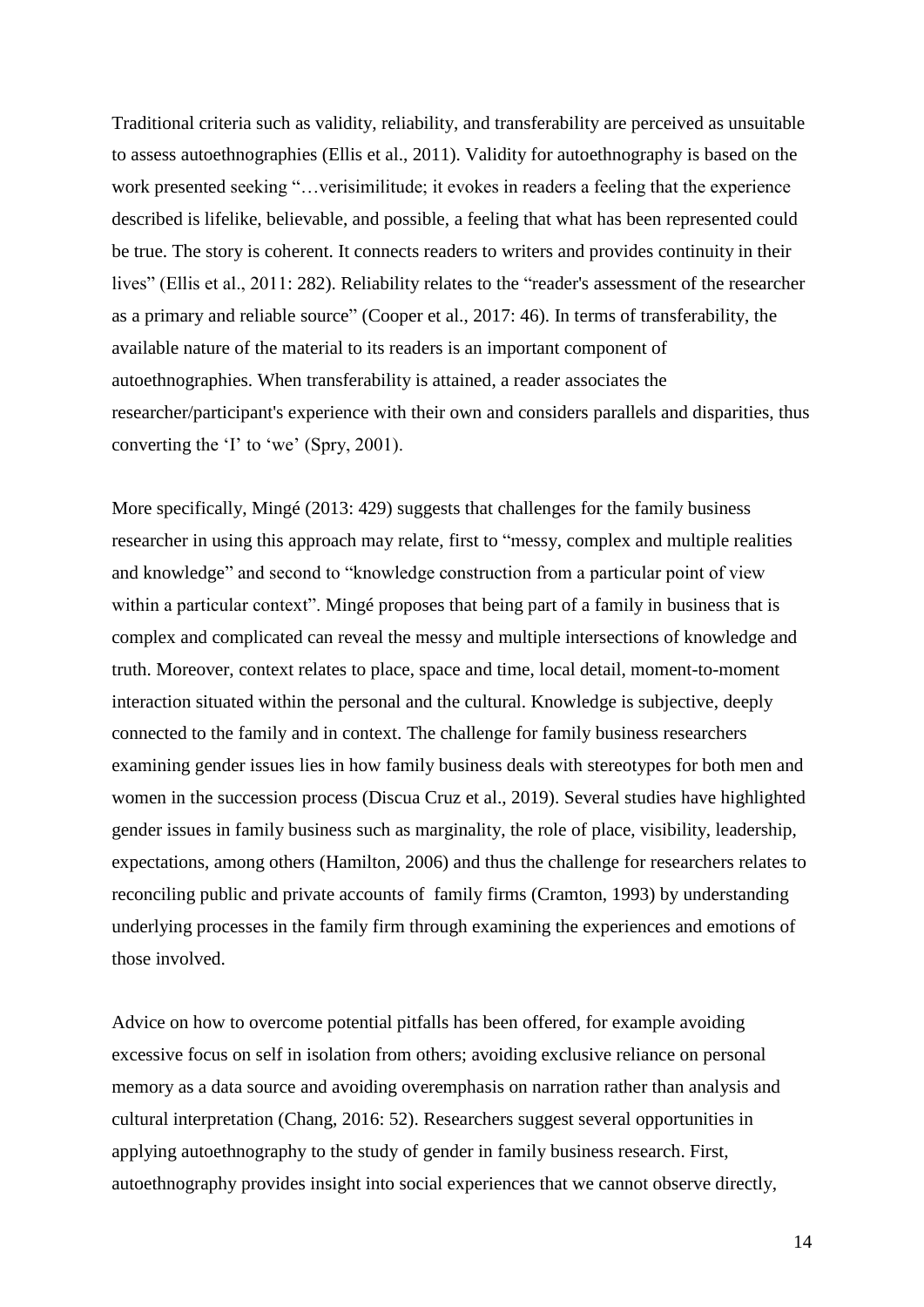because the experiences occur in their own time, uninterrupted by a researcher's presence. As autoethnography is considered a rigorous ethnographic, broadly qualitative research method that attempts to achieve in-depth cultural understanding of self and others, it has much to offer social scientists, especially those concerned with raising cross-cultural understanding, particularly in a culturally diverse society (Adams et al., 2014). Second, it can foster a process of collaboration, with scholars "as others", as well as with the persons we love, work with, and study (Adams et al., 2014: 675). Autoethnography is a method of inquiry but also a method of relating as it allows the opportunity to navigate the world of a family in business through the writing of relationships. Finally, autoethnography offers opportunities for researchers of gender and family business worldwide because of its "relatively low cost compared to other more mainstream quantitative and qualitative methods", making it particularly suitable for researchers in "resource-poor institutions," thus creating a space for marginalized groups to produce knowledge (Adams et al. 2014: 44).

#### **Table 1 - An autoethnographic vignette**

For women to become leaders of a family business in Honduras it is not easy. I watched how my mom had to sort out issues in terms of management, ownership and family leadership. Reflecting on these experiences suggested a chain of critical events or situations over decades. Several crises appeared unexpectedly and it was assumed that they would be addressed, led and solved by the men in the family. Yet every time a crisis appeared, the responses provided an opportunity to demonstrate that being a woman was no impediment to lead a growing group of family businesses.

My earliest recollection of such an experience related to the financial management of existing ventures. On several occasions my father took my mom and I to the bank when the final repayment of loans were made. We always celebrated such milestones as a family. I remember watching how my dad was well received by bank officials. In the 80s, all bank officials were male. They always congratulated my dad for paying loans on time. I thought it was very unfair for the officials to assume that my mom had nothing to do with it. I knew that it was my mom who administered the businesses and ensured that every penny was paid back. Yet, bank officials assumed that it was my dad who handled all the financial matters with my mom only supporting him as a house mom. It was just expected. I recall that in 1991, as my parents wanted to expand one of the businesses they asked for a large loan with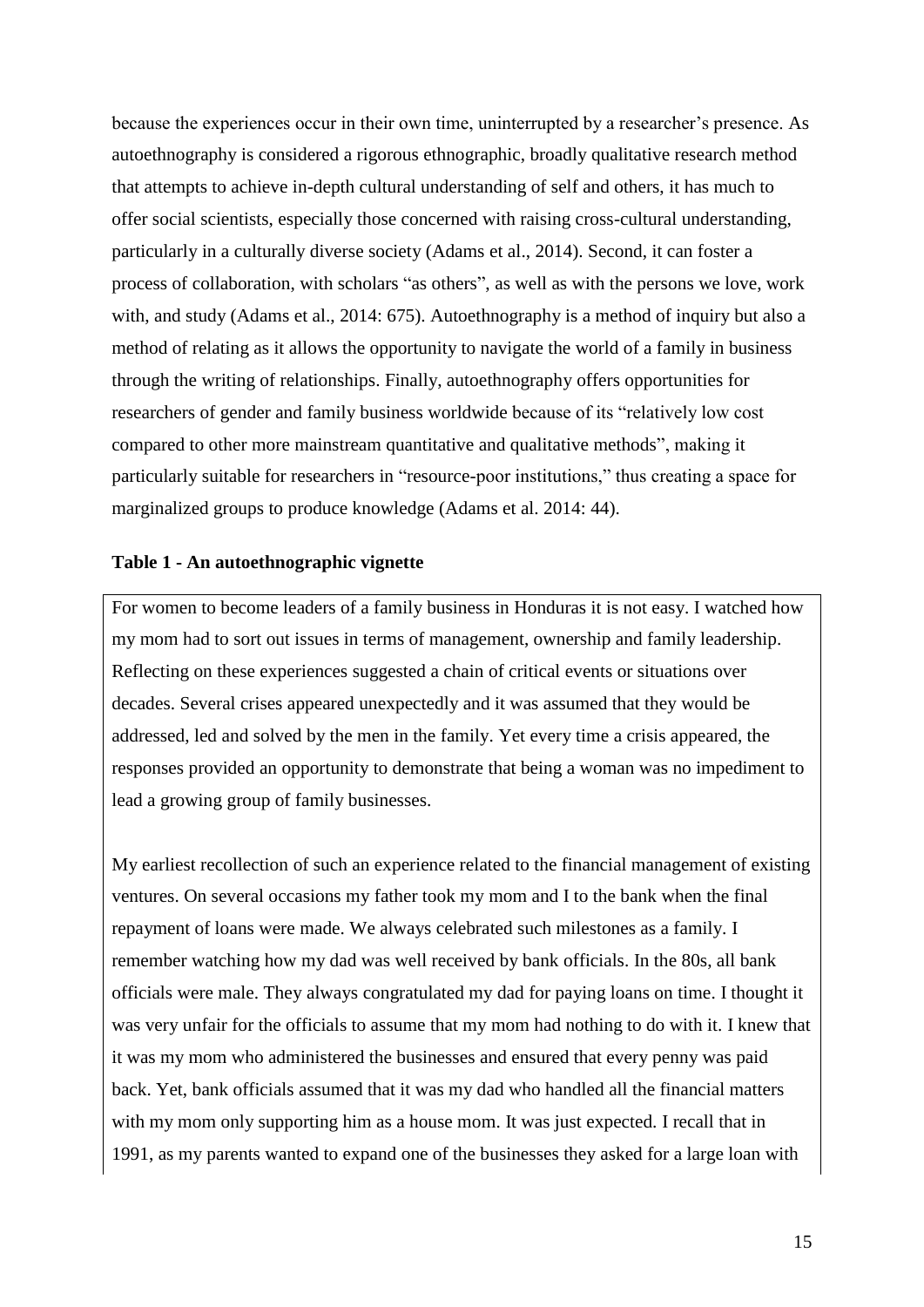better terms and conditions. For such a large loan the officials wanted to negotiate the terms with my father. But then I recalled him saying in that bank meeting "Well, I am willing to sign those papers but it is not me who will negotiate those terms, my wife will". Bank officials were expecting my dad to take responsibility for all financial matters. That incident would reveal my mom as the financial manager of the firms - the person the banks had to convince to take on new loans. Upon reflection, I realise what my dad was doing. Over the years, I was always present in the meetings with men customers and suppliers and knew how tough my mom was as a negotiator. They always thought they would fool mom because she was a woman. Yet actually such expectation allowed my mom to get the best terms. She would negotiate a deal and get it half-price or with better terms. Many times, when I went with my dad to sign the deals my mom had negotiated, suppliers mentioned how tough my mom was and that they had underestimated her. I realised that my mom had to demonstrate that she was a good negotiator and that she knew how to steward the family business money to be taken seriously in a business context dominated by males. Such reputation would prove crucial when a major transition in ownership happened.

In 2006, dad died. In Honduran society this meant that the leader of the family was no longer around. A month before this death he made a decision that would not be common in Honduran culture. He transferred the property rights of our oldest venture, the 111 year old family farm, to my mom. Mom asked for those rights to be transferred to me as the first-born son, that was the tradition under which such property was passed down for generations. Ownership of that property would position mom as the head of a family in business. It was a symbolic transmission of trust in the eyes of society and the business world. It would send a signal that she could not only be trusted to steward the family heirloom but that she could improve it for the next generation – for my sister and I. That was the expectation in our family, an ownership responsibility that was always associated with men. Being the owner of such property would legitimize her in business. Soon after dad died, we received formal letters from our business network (customers, suppliers) expressing they were looking forward to working with mom as the owner and manager of our family ventures.

Yet the extended family had a hard time accepting my dad's decision. In a family gathering soon after my father died, extended family members questioned whether ownership of the family farm by a woman was the best for the family moving forwards. It was a venture that was still expected to be owned and managed by men. Despite mom having complete property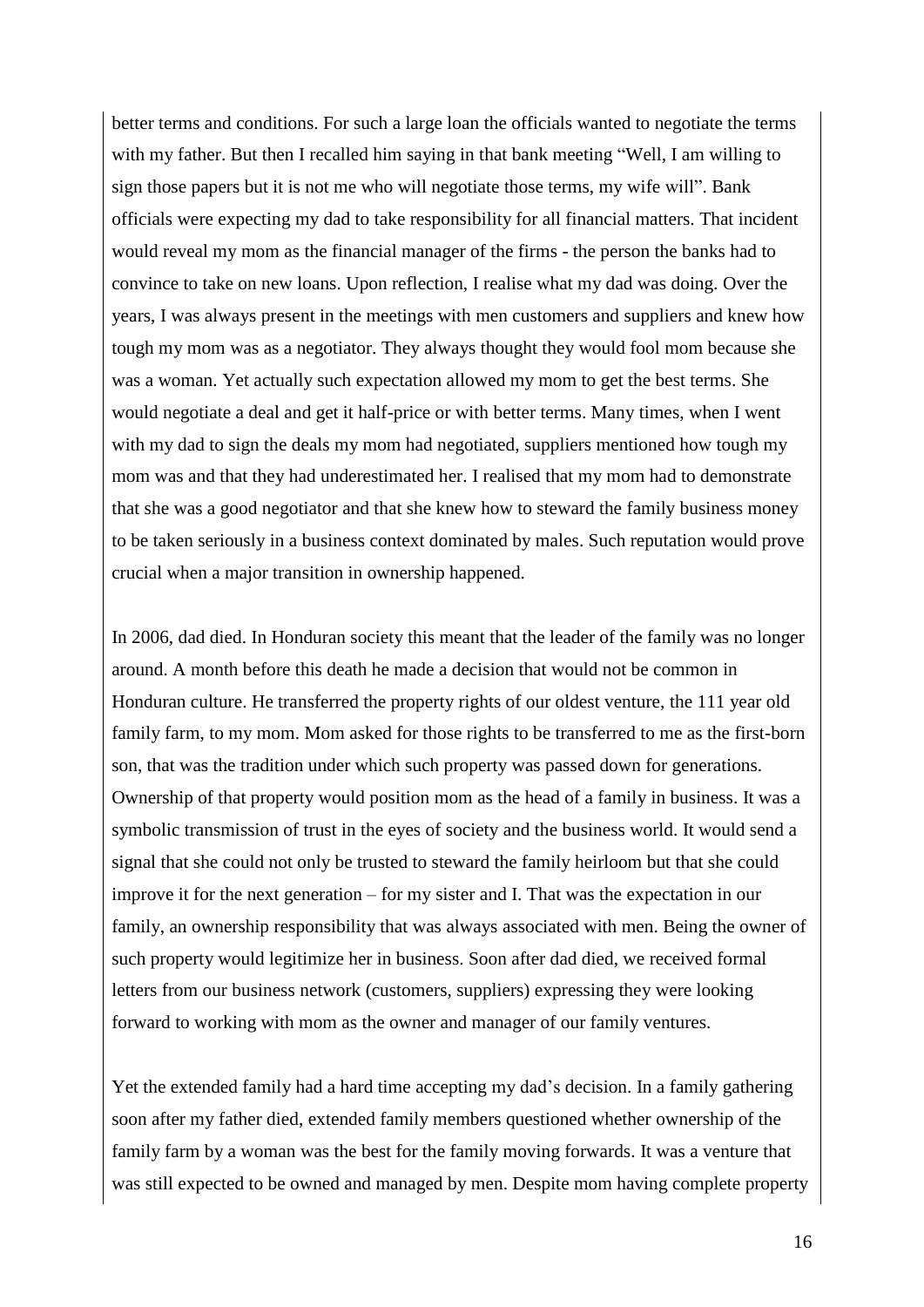rights over the farm, I realized she was expected to maintain family traditions and harmony. Mom told the family members that she was mainly the caretaker and that all decisions about the farm would be decided with me as the future successor. The family then expressed their satisfaction as an expectation for ownership by sons in the family succession was deeply ingrained in our family.

I was the son expected to take ownership of the farm and to make the immediate decisions after my dad died. The collective nature of the stereotypical Latin American family, where all business is family business, implied that ownership succession should be from father to son. Yet the decision was taken in the family, my sister, my dad, my mom and I, concerning what would happen in the future in terms of ownership succession. It was agreed during emotional conversations what was going to be the future ownership structure after the death of my father. I recall vividly when Dad said "...look, I am not sure how long I will live, the doctors said it can be a few weeks, a few months or a few years, we have to be prepared. I will not leave you with the burden of not being able to decide what to do… we have met with the lawyers and this is what is going to happen, your mom will become the sole owner of all the firms, with arrangements in place for you and your sister in terms of ownership after she dies". Such experience made me realize that whilst critical incidents would allow women to advance in management and ownership of family business, the family dimension, which carries an anticipation of how things are supposed to be done, was still influenced by gender expectations.

The vignette above depicts not only experiences of the first author, but also demands reflection of such experiences in the social world. It helps to illustrate the use of autoethnography as a method to examine challenges in the continuity of a family business by women, as unintended successors, in a wider social and cultural context. Moreover, there is more than meets the eye in terms of what happens in the private and public sphere of families in business (Cramton, 1993). Writing the vignette brought back many emotional memories about events and conversations that only autoethnographic accounts could shed light on, as I was the only person with the access to such experiences. Such experiences could then also be analyzed and reflected on with my coauthors in response to the review process (Fernando et al., 2019).

#### **Ethical implications**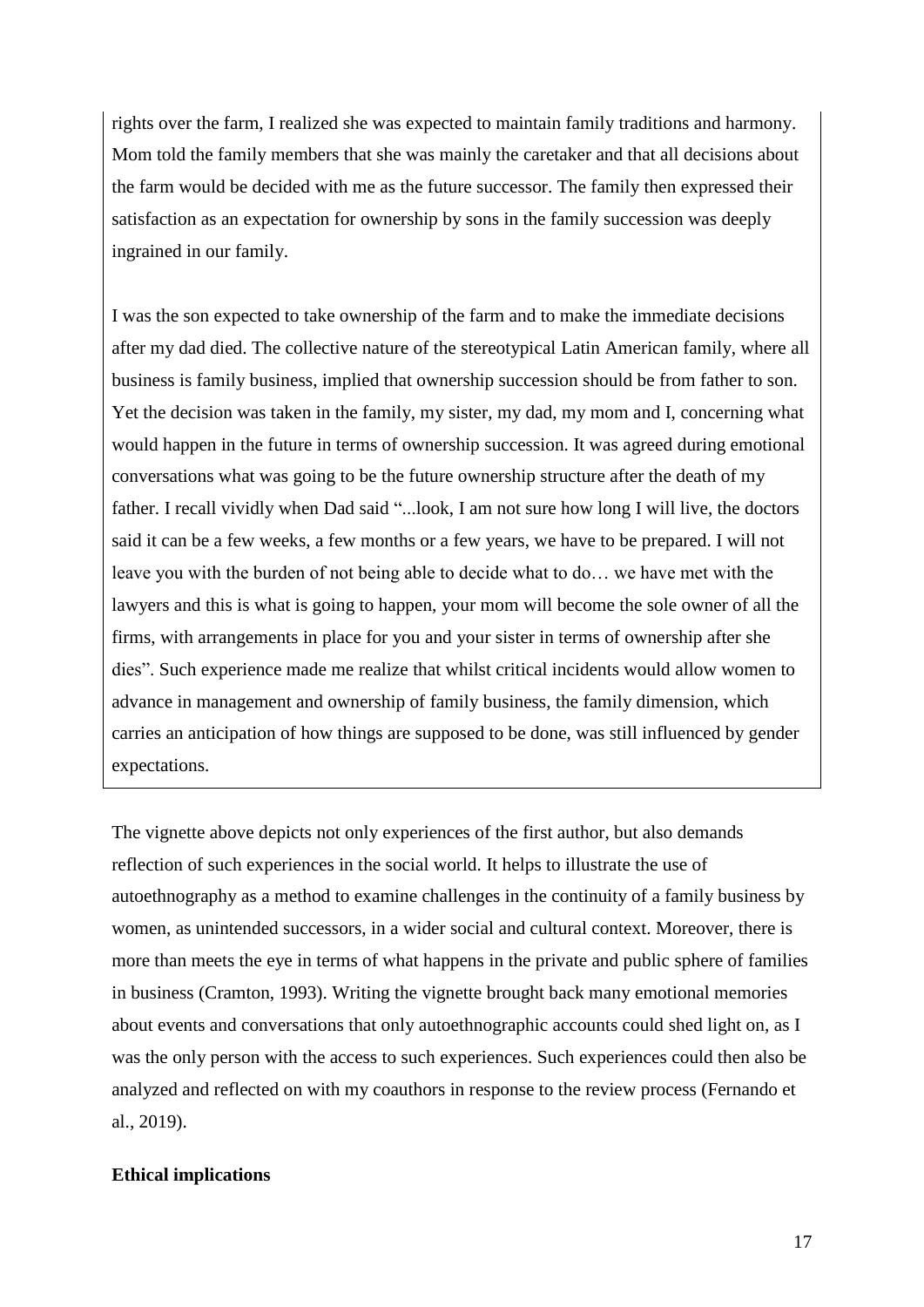Ethical considerations when studying gender issues apply to autoethnography as we involve others as the source of data or as co-participants (Ellis and Berger, 2003). Hernandez & Ngunjiri (2013: 269-270) suggest that university committees may be more concerned about the reliability and validity of data and therefore both procedural issues and ethics in practice must be acknowledged. The former deals with formal applications to research committees for approval before the commencement of studies involving human subjects, this is a key step in ensuring that research adheres to broad ethical principles. The latter deals with the obligation of researchers to protect the identities and vulnerabilities of those involved or implicated in our studies, calling for critical reflection throughout the research process.

Writing autoethnographies about gender issues in family businesses requires an ethical approach that honors and respects those we write about, while staying true to the meaning of the story (Giorgio, 2013: 413). Giorgio suggests that the ethical implications of conducting autoethnographic studies can be conceptualized as a "balancing act", one that mediates and re-imagines what is remembered and told and that which is forgotten or left out. In multiple reflections this balancing act attends to each person in the story with gentle yet honest treatment, keeping the meaning of the story intact, while protecting those we write about. Moreover, Giorgio (2013: 415) argues that when we use memory as our data, we must take special care to work with it critically and responsibly. Writing from memory also reveals how elusive the memories of our experiences related to gender issues truly are; for we know that our memories are inaccurate "pixels" shared by others who may fairly contest their accuracy. Memories are intangibles, not static as we are not static, taking shape over time and reshaped by circumstances and conversations. Yet, Giorgio (2013), suggests when handled carefully and ethically, such memories reflect the lived experiences as a shared experience with multiple meanings and multiple reflections.

Finally, Chang (2016: 52) argues that researchers should consider the personal, relational, and institutional risks and responsibilities of doing autoethnography. Such engagement requires researchers to work with participants in less researcher-centered and more participant-oriented way, treating participants humanely and respectfully before, during, and after research projects (Adams et al., 2014).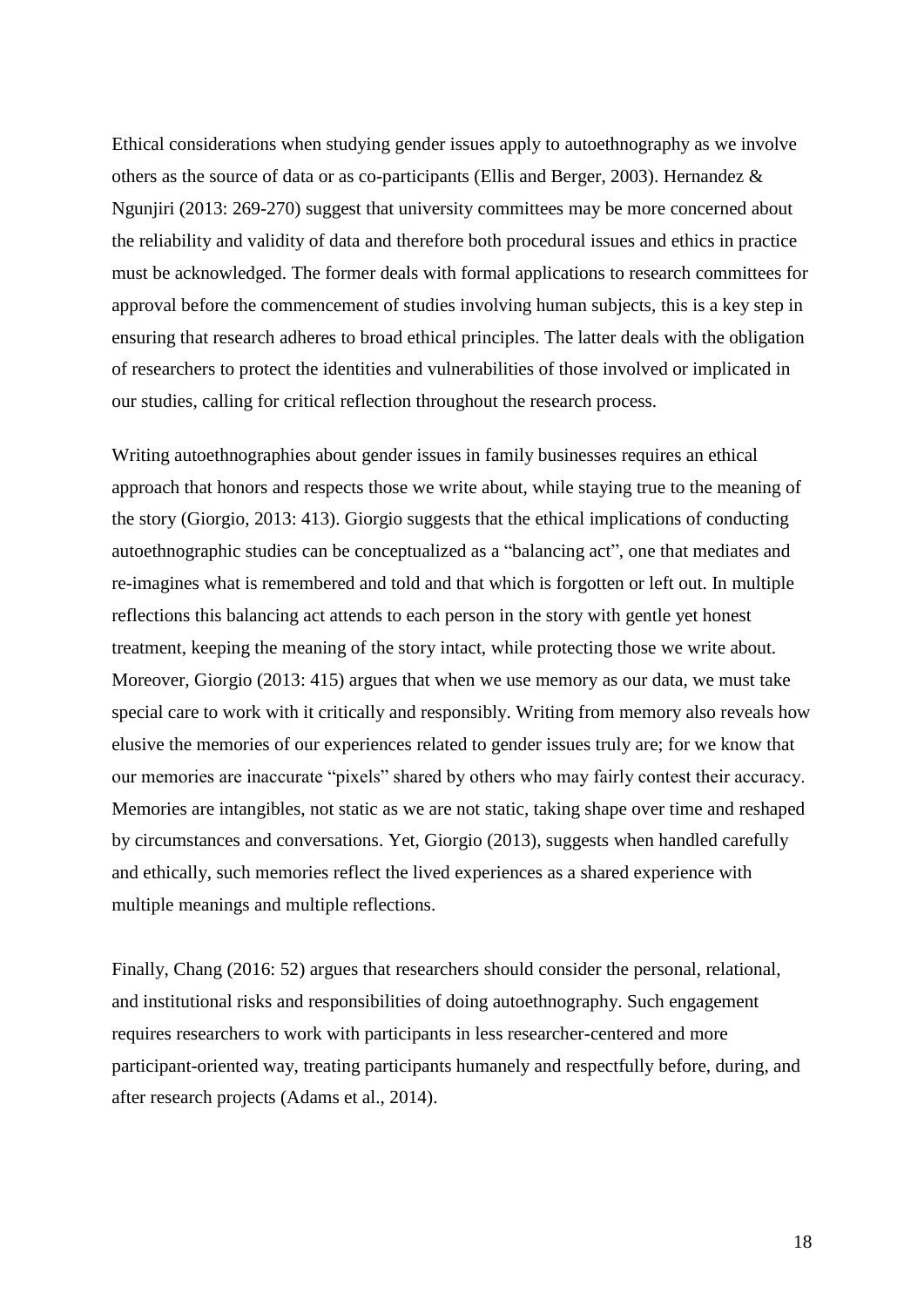This chapter contributes to literature on research methods on gender and management by shedding light on a unique research method such as autoethnography. With autoethnography, family business and gender researchers can interpret a narrative of a family in business (Hamilton et al., 2017) according to their personal perspectives, without removing themselves from what is being studied. The researcher becomes an actor, and protagonist of the study, and in doing so can understand the meaning of what they think, feel and do (Ellis and Bochner, 2000) in terms of their experiences.

#### **References**

- Acker, Joan (1992), 'Gendering organizational theory', In Albert Mills and Peta Tancred (eds), *Gendering Organizational Analysis*, London: Sage, pp. 248–260.
- Acker, Joan (1995), 'Feminist goals and organising processes', In Myra Marx Feree and Patricia Martin (eds) *Feminist Organisations: Harvest of the New Women's Movement*, Philadephia: Temple University Press, pp. 137-144.
- Acker, J (1998), 'The future of 'gender and organizations': connections and boundaries', *Gender, Work & Organization* **5**(4), 195–206.
- Adams, Tony E., S.H. Jones and C. Ellis (eds.) (2014), *Autoethnography*. *Understanding Qualitative Research*. Oxford: Oxford University Press.
- Adams Tony E., C. Ellis and SH. Jones (2017), 'Autoethnography', In *The International Encyclopedia of Communication Research Methods*, American Cancer Society, pp. 1–11. DOI: 10.1002/9781118901731.iecrm0011.
- Ahl, H. and S. Marlow (2012), 'Exploring the dynamics of gender, feminism and entrepreneurship: advancing debate to escape a dead end?', *Organization*, **19**(5), 543-562.
- Alsos, GA., S. Carter and E. Ljunggren (2014), 'Kinship and business: how entrepreneurial households facilitate business growth', *Entrepreneurship & Regional Development* **26**(1–2), 97–122.
- Anderson, Leon and B. Glass-Coffin (2013), 'I learn by going', In Stacy Holman Jones, Tony E. Adams and Carolyn Ellis (eds), *Handbook of Autoethnography*. New York, NY: Routledge, pp. 57-83
- Badley, GF (2015), 'Playful and serious adventures in academic writing', *Qualitative Inquiry* **21**(8), 711–719. DOI: 10.1177/1077800415569785.
- Barrett, E (2019), 'Tied to the worldly work of writing: Parent as ethnographer', *Journal of Intellectual Disabilities,* **23**(2), 190–202.
- Besio, K. and D. Butz (2004), 'Autoethnography: a limited endorsement', *The Professional Geographer,* **56**(3), 432–438.
- Boyle, M. and K. Parry (2007), 'Telling the whole story: the case for organizational autoethnography', *Culture and Organization,* **13**(3): 185–190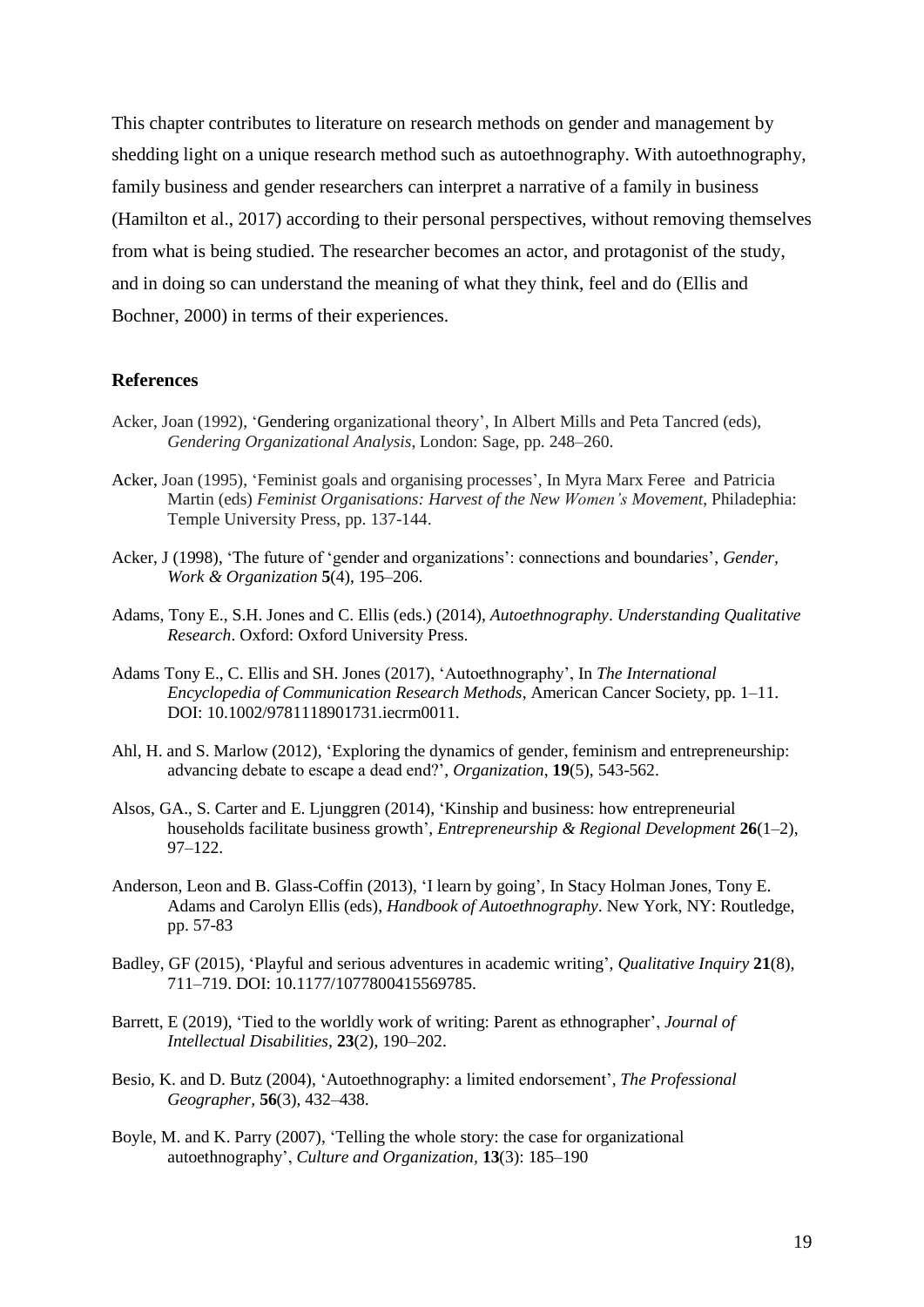- Boylorn, RM (2014), 'From here to there: how to use auto/ethnography to bridge difference', *International Review of Qualitative Research,* **7**(3), 312–326.
- Butz, D. and K. Besio (2009), 'Autoethnography', *Geography Compass,* **3**(5), 1660–1674.
- Bochner, A.P (2013). 'Putting meanings into motions: Autoethnography existential calling', In Stacy Holman Jones, Tony E. Adams and Carolyn Ellis (eds), *Handbook of Autoethnography*. New York, NY: Routledge, pp. 50-56.
- Clandinin, DJ. and FM. Connelly (eds) (2000), *Narrative Inquiry: Experience and Story in Qualitative Research*. San Francisco: Jossey-Bass Publishers.
- Cooper, JN., RS. Grenier and C. Macaulay (2017), 'Autoethnography as a critical approach in sport management: Current applications and directions for future research', *Sport Management Review,* **20**(1), 43–54.
- Chang, H (2013), 'Individual and collaborative autoethnography as method', In Stacy Holman Jones, Tony E. Adams and Carolyn Ellis (eds), *Handbook of Autoethnography*, New York, NY: Routledge, pp. 107-122.
- Chang, H (2016), *Autoethnography as Method*. New York: NY, Routledge.
- Craig, J. and K. Moores (2006), 'A 10-Year Longitudinal Investigation of Strategy, Systems, and Environment on Innovation in Family Firms', *Family Business Review,* **19**(1), 1–10.
- Denzin, N. and Y. Lincoln (2005), 'Introduction: The discipline and practice of qualitative research', In Norman Denzin and Yvonna Lincoln (eds), *The Sage Handbook of Qualitative Research*, Third edition, London: Sage, pp. 1–32.
- Cramton, C (1993), 'Is rugged individualism the whole story? Public and private accounts of a firm's founding', *Family Business Review,* **6**(3), 233–261.
- Díaz García, M-C. and F. Welter (2013), 'Gender identities and practices: Interpreting women entrepreneurs' narratives', *International Small Business Journal,* **31**(4), 384–404.
- Discua Cruz, A., E. Hamilton and S.L. Jack (2019), 'Understanding women's entrepreneurial leadership in the context of families in business', In Alexander-Stamatios Antoniou, Cary Cooper and Caroline Gatrell (eds), *Women, Business and Leadership*, Cheltenham, UK and Northampton, MA, USA: Edward Elgar, pp. 140-157.
- Doty, RL (2010), 'Autoethnography making human connections', *Review of International Studies,* **36**(4), 1047–1050.
- Dumas, C (1998), 'Women's pathways to participation and leadership in the family-owned firm', *Family Business Review,* **11**(3), 219–228.
- Ellis, C., TE. Adams and AP. Bochner (2011), 'Autoethnography: an overview', *Historical Social Research / Historische Sozialforschung,* **36**(4 (138)), 273–290.
- Ellis, C., and L. Berger (2003), 'Their story/my story/our story', In James Holstein and Jaber Gubrium (eds), *Inside Interviewing: New Lenses, New Concerns*, London: Sage, pp. 467 - 493.
- Ellis, C. and A.P. Bochner (2000), 'Autoethnography, personal narrative, reflexivity: Researcher as subject, in Norman Denzin and Yvonna Lincoln (eds), *Handbook of Qualitative Research*, Thousand Oaks, CA: Sage, pp. 733–768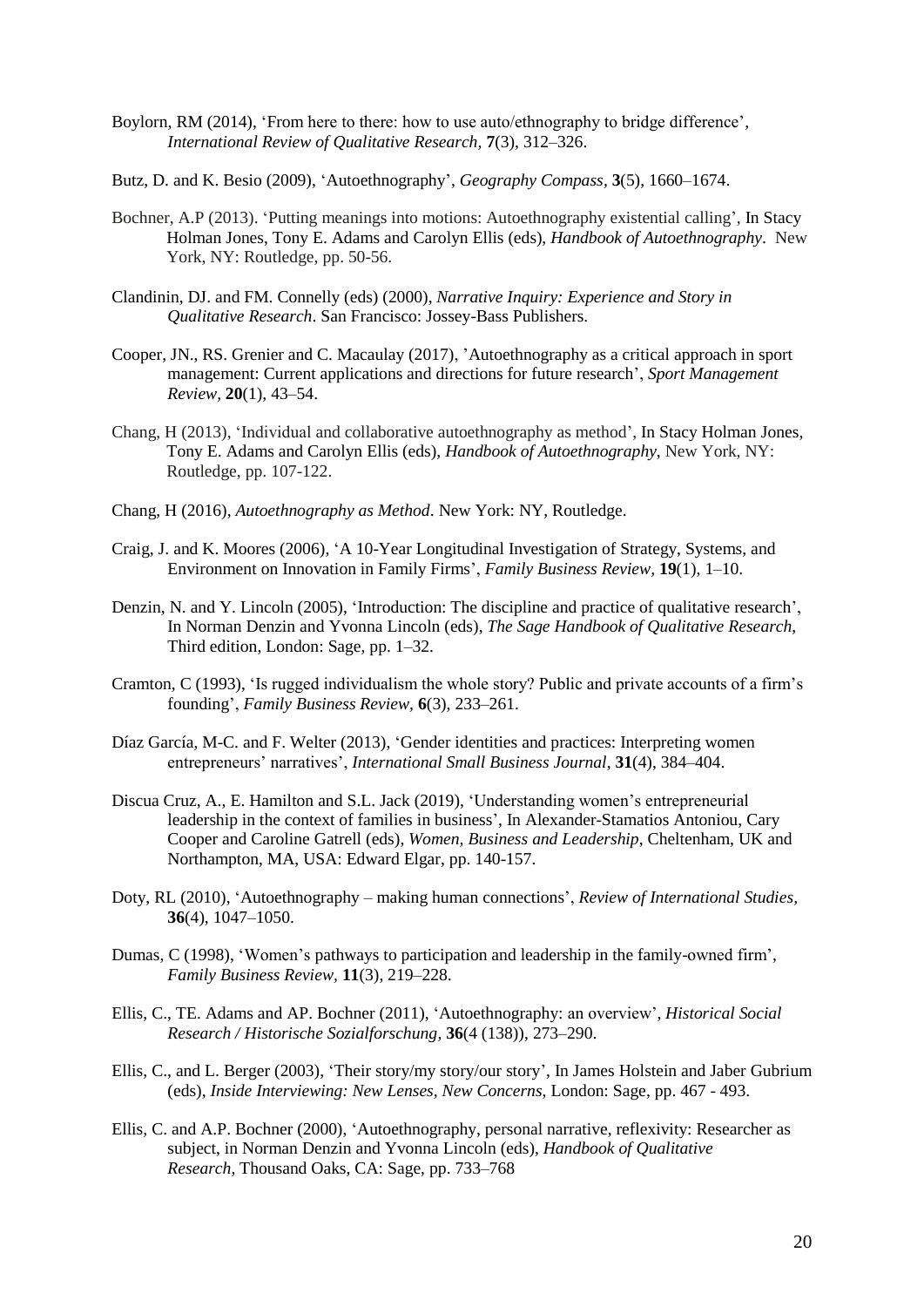- Fernando, M., J. Reveley and M. Learmonth (2019), 'Identity work by a non-white immigrant business scholar: Autoethnographic vignettes of covering and accenting', *Human Relations*, DOI: 10.1177/0018726719831070.
- Fletcher, D (2002), 'A network perspective of cultural organising and "professional management" in the small, family business', *Journal of Small business and Enterprise Development,* **9**(4), 400–415.
- Fletcher, J. and R. Ely (2003), Introducing gender. In Robin. J. Ely, Erica Foldy and Maureen Scully (eds) *Reader in Gender, Work and Organization*, Malden, MA: Blackwell. pp. 3-9
- Fletcher, D., A. De Massis and M. Nordqvist (2016), 'Qualitative research practices and family business scholarship: A review and future research agenda', *Journal of Family Business Strategy,* **7**(1), 8–25.
- Gatrell, C. and E. Swan (eds) (2008), *Gender and Diversity Management: A Concise Introduction*. London: Sage.
- Giorgio, Grace A (2013), 'Reflections on writing through memory in autoethnography', In Stacy Holman Jones, Tony E. Adams and Carolyn Ellis (eds), *Handbook of Autoethnography*, New York, NY: Routledge, pp. 406-424.
- Gupta, Vipin., N. Levenburg, L. Moore, J. Motwani & T. Schwarz (eds) (2008), *Culturally Sensitive Models of Family Businesses in Latin America. A Compendium on the Family Business Models Around the World*, Hyderabad: ICFAI University Press.
- Guyotte, K.W. and N.W. Sochacka (2016), 'Is this research? productive tensions in living the (collaborative) autoethnographic process'. *International Journal of Qualitative Methods* **15**(1). DOI: 10.1177/1609406916631758.
- Hamilton, E (2006), 'Whose story is it anyway?: narrative accounts of the role of women in founding and establishing family businesses', *International Small Business Journal,* **24**(3): 253–271.
- Hamilton, E (2013a), The discourse of entrepreneurial masculinities (and femininities), *Entrepreneurship and Regional Development*, **25**(1–2), 90–99.
- Hamilton, Eleanor. (2013b) *Entrepreneurship Across Generations: Narrative, Gender and Learning in Family Business*, Cheltenham: Edward Elgar.
- Hamilton, E (2014), 'Entrepreneurial narrative identity and gender: a double epistemological shift', *Journal of Small Business Management*, *52*(4): 703-712.
- Hamilton E, Discua Cruz A and Jack S (2017) Re-framing the status of narrative in family business research: Towards an understanding of families in business. *Journal of Family Business Strategy* 8(1): 3–12. DOI: 10.1016/j.jfbs.2016.11.001.
- Henry, C., L. Foss and H. Ahl (2016), 'Gender and entrepreneurship research: A review of methodological approaches', *International Small Business Journal,* **34**(3), 217–241.
- Hernandez, K.C and Ngunjiri, F.W. (2013), 'Relationships and communities in autoethnography'. In Stacy Holman Jones, Tony E. Adams and Carolyn Ellis. (eds), *Handbook of Autoethnography*, New York, NY: Routledge, pp. 262-280.
- Holman Jones, S., T.E. Adams and C. Ellis (eds) (2013) *Handbook of Autoethnography*. New York, NY: Routledge.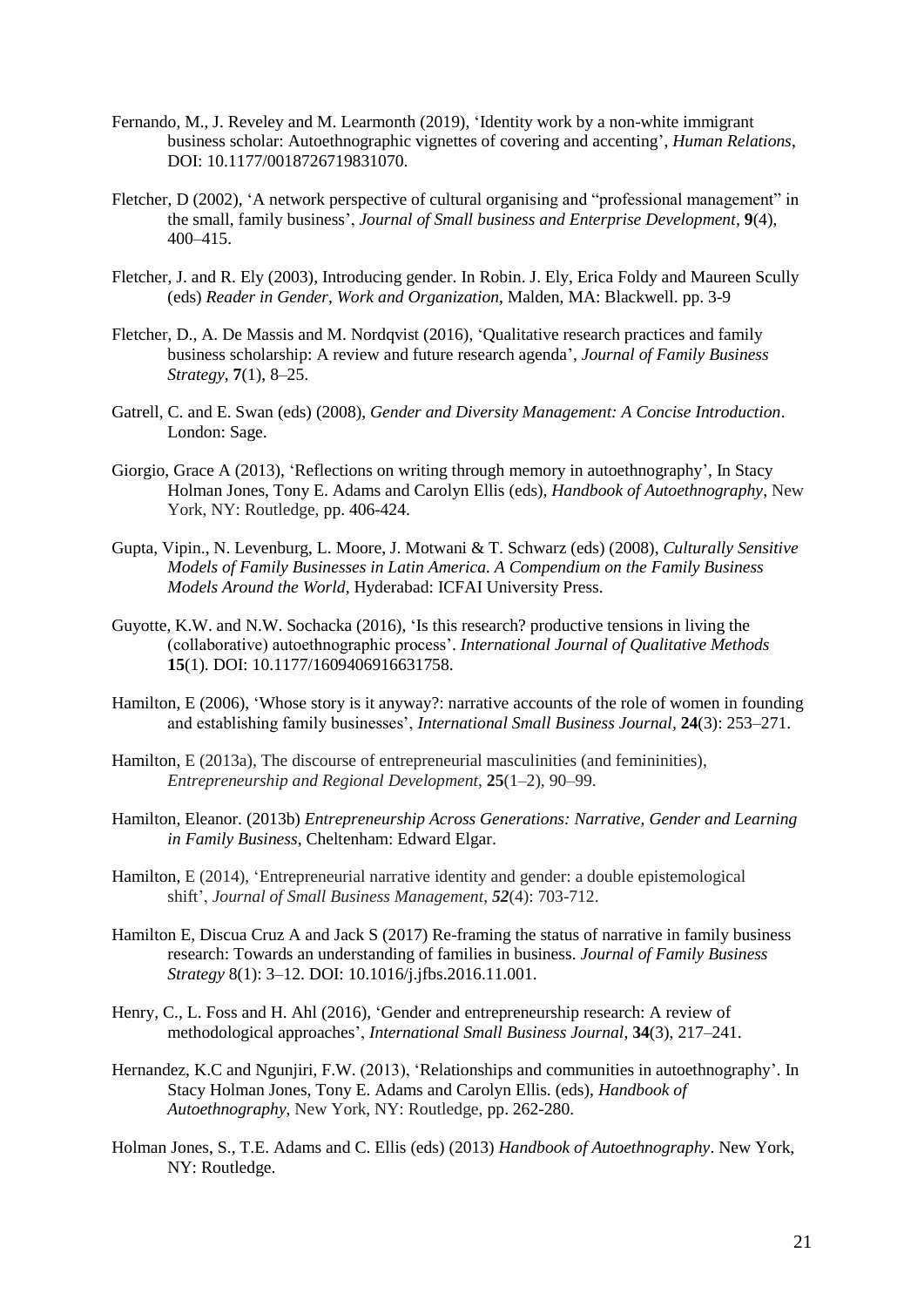- Holt, N.L (2003), 'Representation, legitimation, and autoethnography: an autoethnographic writing story', *International Journal of Qualitative Methods,* **2**(1), 18–28.
- Howorth, C., S. Tempest and C. Coupland (2005), 'Rethinking entrepreneurship methodology and definitions of the entrepreneur', *Journal of Small Business and Enterprise Development,* **12**(1), 231–244.
- Howorth, C., M. Rose, E, Hamilton & P. Westhead (2010), 'Family firm diversity and development: an introduction', *International Small Business Journal,* **28**(5), 437–451.
- IFERA (2003), 'Family businesses dominate: international family enterprise research academy (IFERA)', *Family Business Review,* **16**(4), 235–241.
- Karra, N. and N. Phillips (2008), 'Researching "back home": international management research as autoethnography', *Organizational Research Methods,* **11**(3), 541–561.
- Knijnik, J (2015), 'Feeling at home: an autoethnographic account of an immigrant football fan in Western Sydney', *Leisure Studies,* **34**(1), 34–41.
- Kuehne, G (2012), 'My decision to sell the family farm', *Agriculture and Human Values,* **30**(2), 203– 213.
- McParland, S (2013), 'The gender game: Rewriting the rules of basketball through autoethnography', *Sport History Review*, **44**(1), 25-37.
- Martinez Jimenez, R (2009), 'Research on women in family firms: current status and future directions', *Family Business Review,* **22**(1), 53–64.
- McIlveen, P (2008), 'Autoethnography as a method for reflexive research and practice in vocational psychology', *Australian Journal of Career Development,* **17**(2), 13–20.
- McClellan, P (2012), 'Race, gender, and leadership identity: an autoethnography of reconciliation', *International Journal of Qualitative Studies in Education,* **25**(1), 89–100.
- Melin, Leif., Mattias Nordqvist and Pramodita Sharma (eds) (2014), *The SAGE Handbook of Family Business*. London: Sage.
- Metz, J.L (2011), 'Dancing in the shadows of war: pedagogical reflections on the performance of gender normativity and racialized masculinity', *Cultural Studies ↔ Critical Methodologies* **11**(6), 565–573.
- Miles, Matthew B., A. Michael Huberman and Johnny Saldana (2013), *Qualitative Data Analysis: A*  Methods Sourcebook, 3<sup>rd</sup> edition, Thousand Oaks, California: Sage.
- Meek, William R. (2010), 'The role of family member support in entrepreneurial entry, continuance, and exit: An autoethnography', In Alex Stewart, G.T. Lumpkin, and Jerome Katz (eds) *Entrepreneurship and Family Business (Advances in Entrepreneurship, Firm Emergence and Growth, Vol. 12),* Bingley: Emerald Group Publishing Limited, pp. 87-111.
- Mingé, Jeanine M (2013), 'Mindful autoethnography, local knowledges: Lessons from family', In Stacy Holman Jones, Tony E. Adams and Carolyn Ellis (eds), *Handbook of Autoethnography*, New York, NY: Routledge, pp. 425-442.